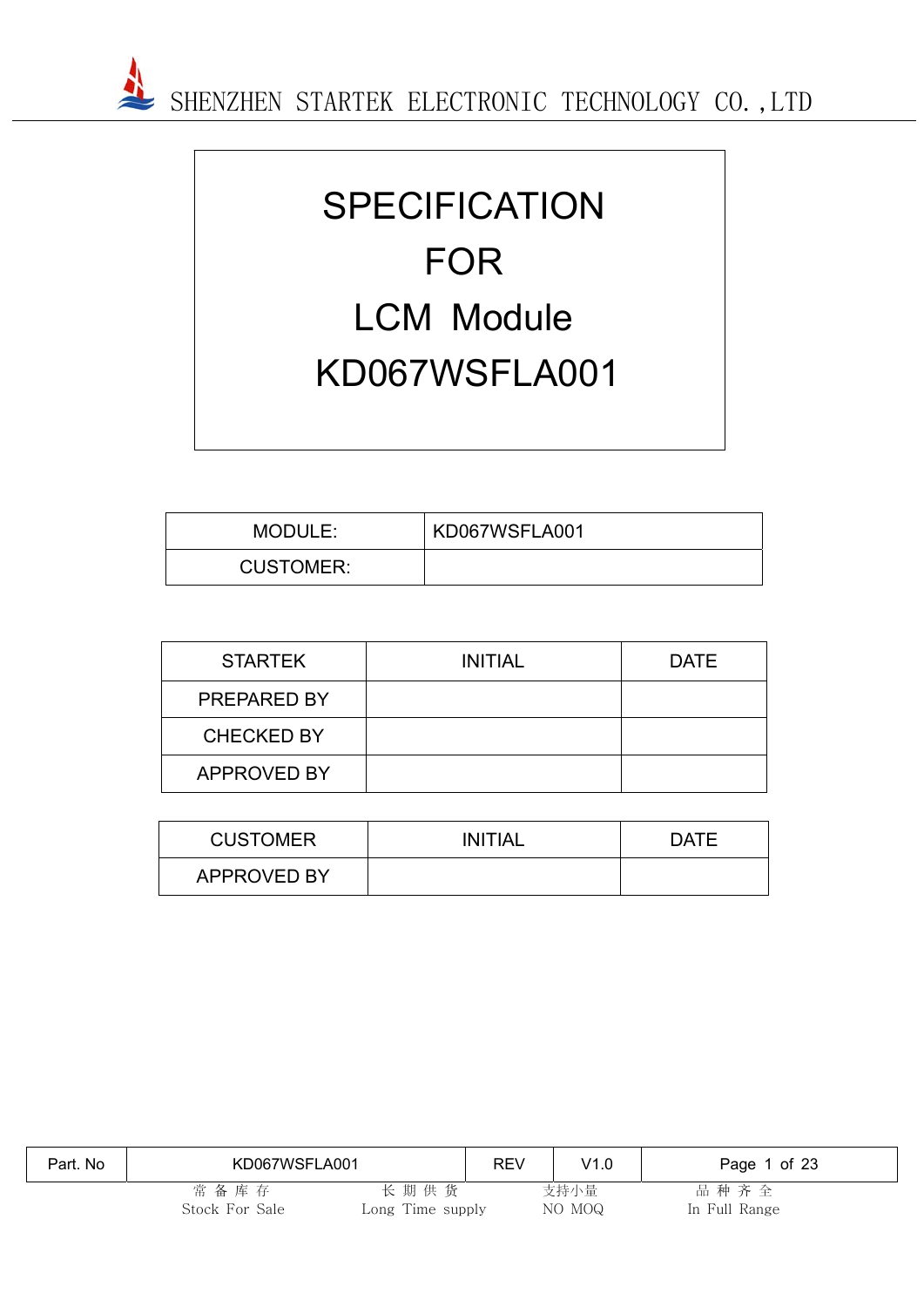

## **Revision History**

| Date       | Rev. No. | Page | Summary     |
|------------|----------|------|-------------|
| 2018.01.26 | V1.0     | ALL  | FIRST ISSUE |
|            |          |      |             |
|            |          |      |             |
|            |          |      |             |
|            |          |      |             |
|            |          |      |             |
|            |          |      |             |
|            |          |      |             |
|            |          |      |             |
|            |          |      |             |
|            |          |      |             |
|            |          |      |             |
|            |          |      |             |
|            |          |      |             |
|            |          |      |             |
|            |          |      |             |
|            |          |      |             |
|            |          |      |             |
|            |          |      |             |
|            |          |      |             |
|            |          |      |             |
|            |          |      |             |
|            |          |      |             |
|            |          |      |             |
|            |          |      |             |
|            |          |      |             |
|            |          |      |             |
|            |          |      |             |

| Part. No | KD067WSFLA001          |                          | REV | V1.0           | Page 2 of 23          |
|----------|------------------------|--------------------------|-----|----------------|-----------------------|
|          | 常备库存<br>Stock For Sale | 长期供货<br>Long Time supply |     | 支持小量<br>NO MOQ | 品种齐全<br>In Full Range |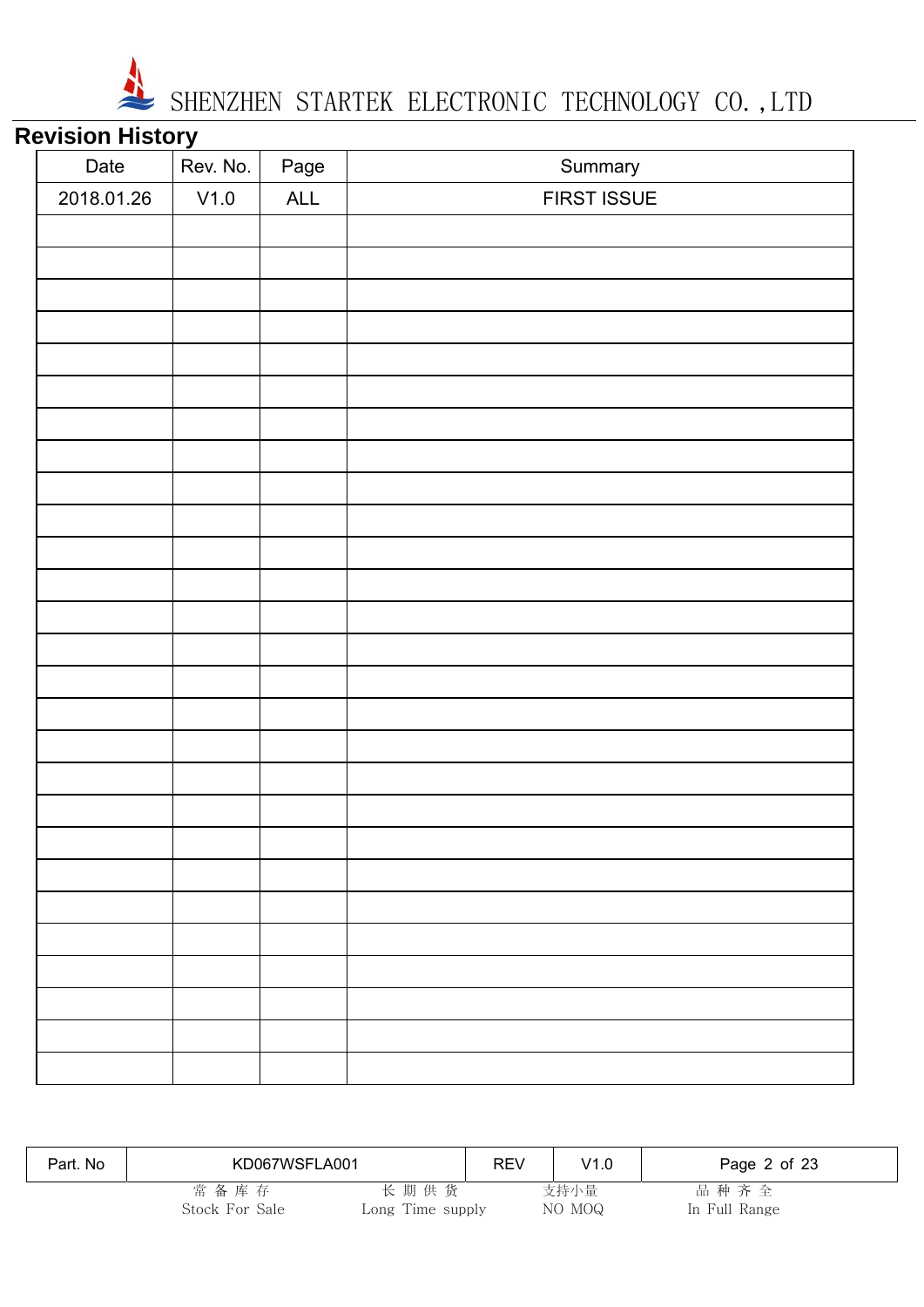## Contents

| Part. No | KD067WSFLA001          |                          | <b>REV</b> | V1.0           | Page 3 of 23          |  |
|----------|------------------------|--------------------------|------------|----------------|-----------------------|--|
|          | 常备库存<br>Stock For Sale | 长期供货<br>Long Time supply |            | 支持小量<br>NO MOQ | 品种齐全<br>In Full Range |  |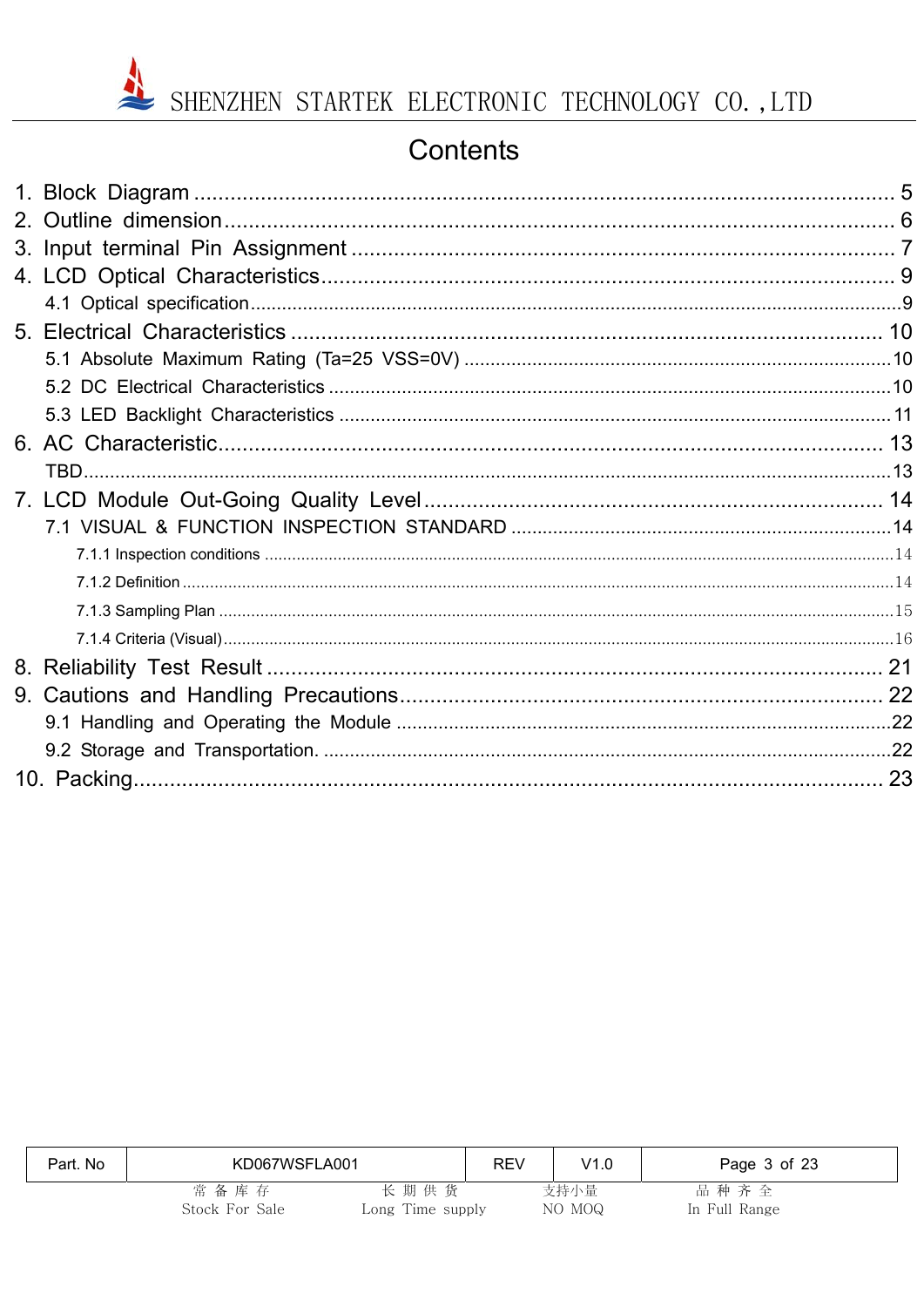

#### \* Description

This is a color active matrix TFT (Thin Film Transistor) LCD (liquid crystal display) that uses amorphous silico n TFT as a switching device. This model is composed of a Transmissive type TFT-LCD Panel, driver circuit, back-light unit. The resolution of a 6.7'TFT-LCD contains 1920X1080 pixels, and can display up to 65K/262K /16.7M colors.

#### **\* Features**

-Low Input Voltage: 3.3V (TYP)

-Display Colors of TFT LCD: 65K/262K/16.7M colors

#### Interface: 6/8BIT LVDS+EBD

| <b>General Information</b>   | <b>Specification</b>               | Unit                     | <b>Note</b> |
|------------------------------|------------------------------------|--------------------------|-------------|
| <b>Items</b>                 | <b>Main Panel</b>                  |                          |             |
| Display area(AA)             | 148.32(H) *83.43(V) (6.7 inch)     | mm                       |             |
| Driver element               | <b>TFT</b> active matrix           |                          |             |
| Display colors               | 65K/262K/16.7M                     | colors                   |             |
| Number of pixels             | 1920(RGB)*1080                     | dots                     |             |
| <b>TFT Pixel arrangement</b> | <b>RGB</b> vertical stripe         | $\overline{\phantom{0}}$ |             |
| Pixel pitch                  | $0.07725(H) \times 0.07725(V)$     | mm                       |             |
| Viewing angle                | <b>ALL</b>                         | o'clock                  |             |
| Display mode                 | <b>Transmissive/Normally Black</b> |                          |             |
| Operating temperature        | $-20$ $-$ +70                      | $^{\circ}$ C             |             |
| Storage temperature          | $-30$ $-$ +80                      | °C                       |             |

#### **\* Mechanical Information**

|                | <b>Item</b>   | Min. | Typ.   | Max. | Unit | <b>Note</b> |
|----------------|---------------|------|--------|------|------|-------------|
|                | Horizontal(H) |      | 161.12 |      | mm   | -           |
| Module<br>size | Vertical(V)   |      | 97.68  |      | mm   |             |
|                | Depth(D)      |      | 4.77   |      | mm   | -           |
|                | Weight        |      | 124    |      | g    | -           |

| Part. No | KD067WSFLA001          |                          | <b>REV</b> | V1.0           | Page 4 of 23          |
|----------|------------------------|--------------------------|------------|----------------|-----------------------|
|          | 常备库存<br>Stock For Sale | 长期供货<br>Long Time supply |            | 支持小量<br>NO MOQ | 品种齐全<br>In Full Range |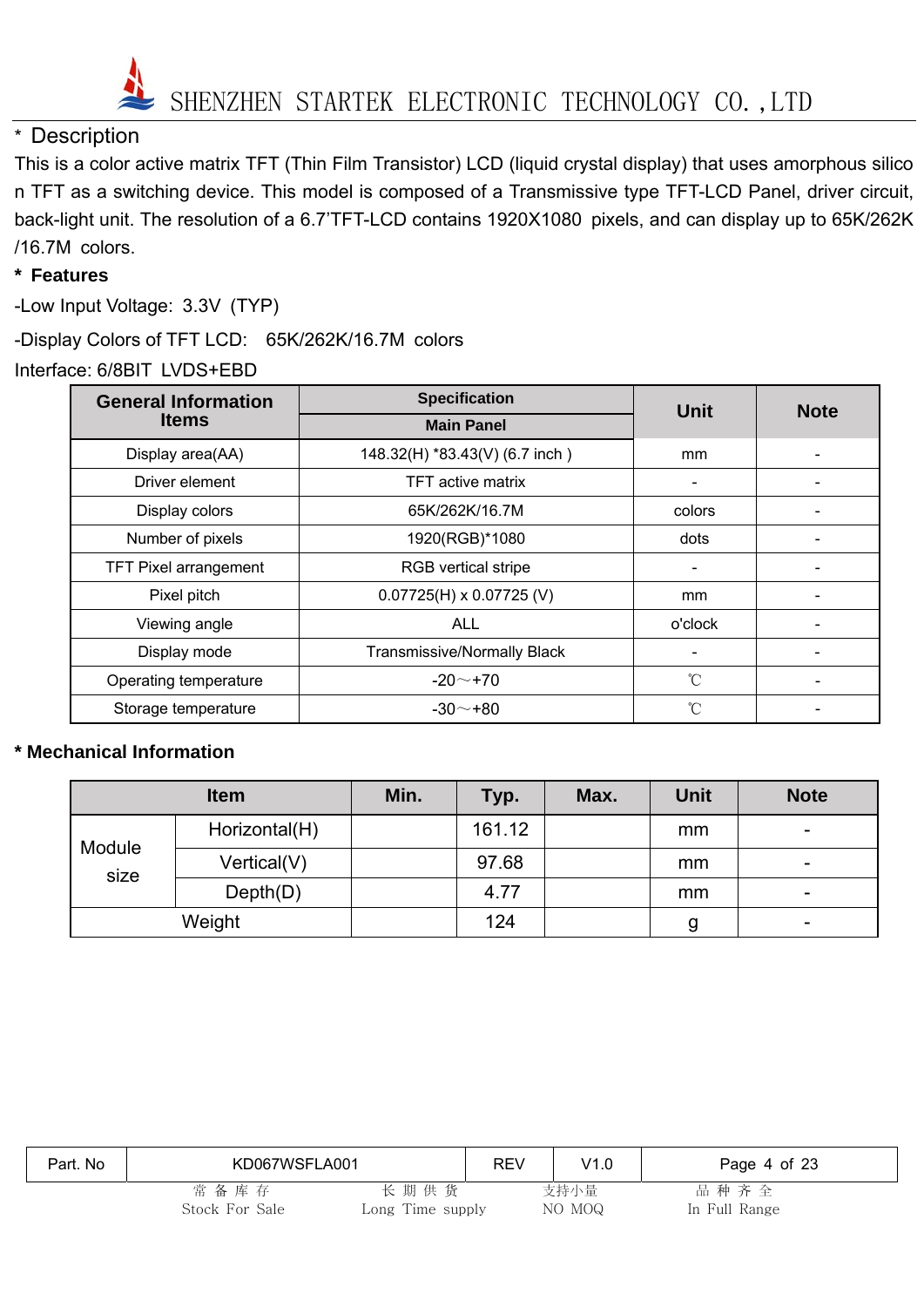## **1. Block Diagram**



| Part, No | KD067WSFLA001          |                          | <b>REV</b> | V1.0           | Page 5 of 23          |  |
|----------|------------------------|--------------------------|------------|----------------|-----------------------|--|
|          | 常备库存<br>Stock For Sale | 长期供货<br>Long Time supply |            | 支持小量<br>NO MOQ | 品种齐全<br>In Full Range |  |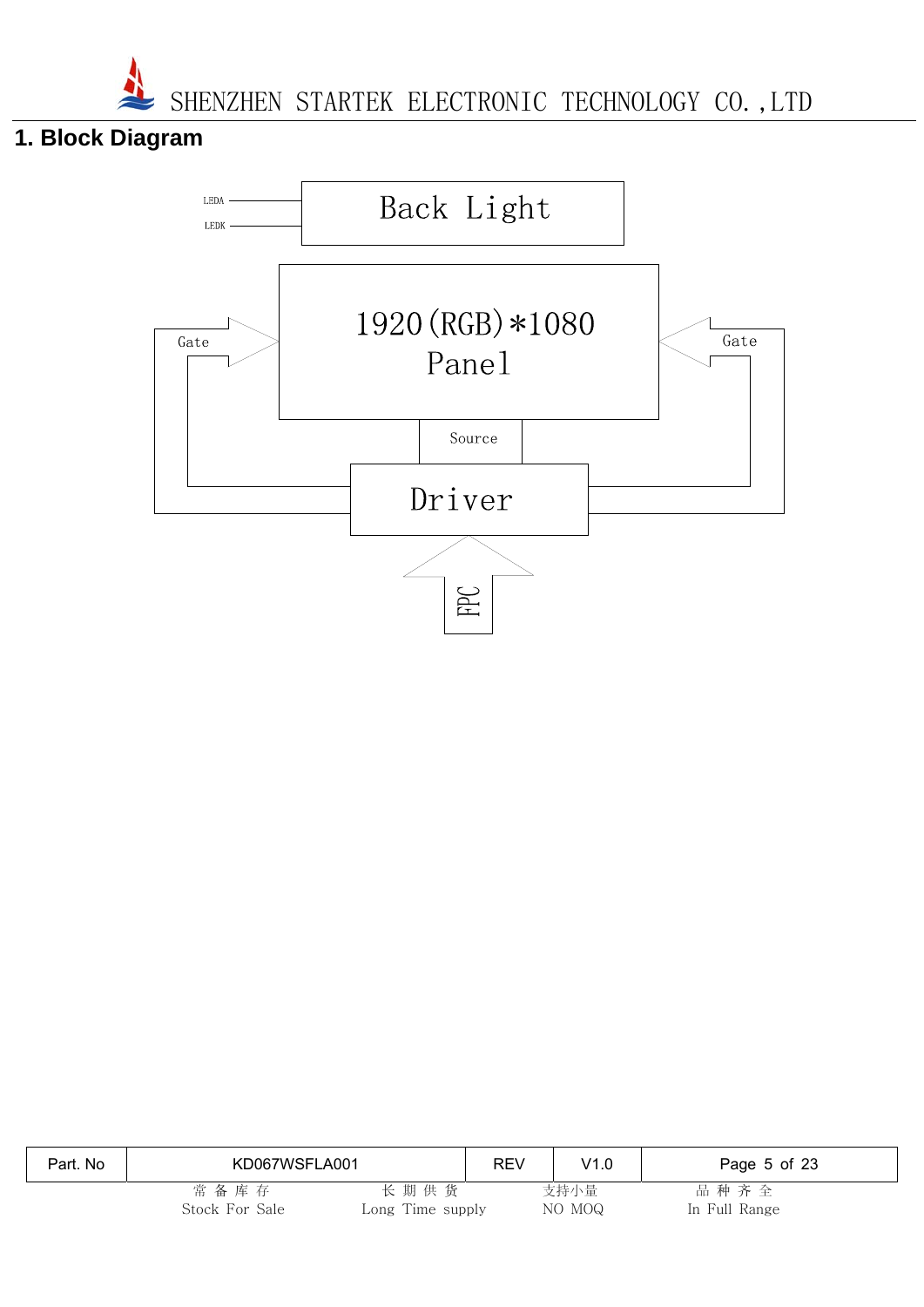## **2. Outline dimension**



| Part. No | KD067WSFLA001             |                          | <b>REV</b> | V1.0           | Page 6 of 23          |
|----------|---------------------------|--------------------------|------------|----------------|-----------------------|
|          | 常 备 库 存<br>Stock For Sale | 长期供货<br>Long Time supply |            | 支持小量<br>NO MOQ | 品种齐全<br>In Full Range |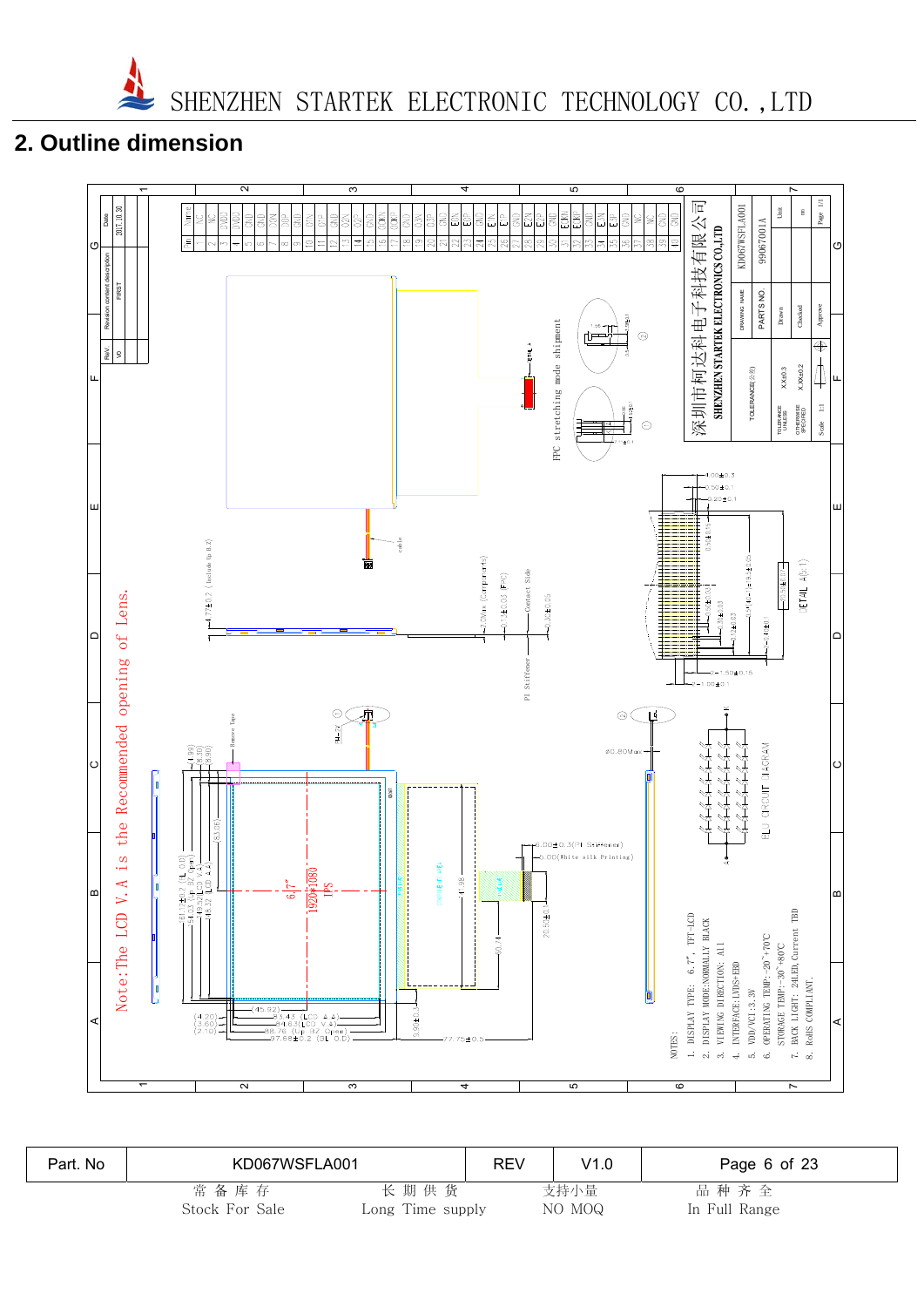

## **3. Input terminal Pin Assignment**

| NO.            | <b>SYMBOL</b>    | <b>DISCRIPTION</b>              | I/O          |
|----------------|------------------|---------------------------------|--------------|
| 1              | <b>NC</b>        | $\overline{\phantom{a}}$        |              |
| $\overline{2}$ | <b>NC</b>        | $\blacksquare$                  |              |
| 3              | <b>DVDD</b>      | Supply voltage (3.3V).          | P            |
| 4              | <b>DVDD</b>      | Supply voltage (3.3V).          | P            |
| 5              | <b>GND</b>       | Ground.                         | P            |
| 6              | <b>GND</b>       | Ground.                         | $\mathsf{P}$ |
| $\overline{7}$ | <b>DON</b>       | - LVDS differential data input  |              |
| 8              | D <sub>0</sub> P | + LVDS differential data input  | L            |
| 9              | <b>GND</b>       | Ground.                         | P            |
| 10             | D <sub>1</sub> N | - LVDS differential data input  |              |
| 11             | D <sub>1</sub> P | + LVDS differential data input  |              |
| 12             | <b>GND</b>       | Ground.                         | P            |
| 13             | D <sub>2</sub> N | - LVDS differential data input  |              |
| 14             | D <sub>2</sub> P | + LVDS differential data input  | $\mathbf{I}$ |
| 15             | <b>GND</b>       | Ground.                         | P            |
| 16             | <b>OCKN</b>      | - LVDS differential clock input | $\mathbf{I}$ |
| 17             | <b>OCKP</b>      | + LVDS differential clock input | I.           |
| 18             | <b>GND</b>       | Ground.                         | ${\sf P}$    |
| 19             | D <sub>3</sub> N | LVDS differential data input    |              |
| 20             | D <sub>3</sub> P | + LVDS differential data input  |              |
| 21             | <b>GND</b>       | Ground.                         | P            |
| 22             | <b>EON</b>       | - LVDS1 differential data input |              |
| 23             | E <sub>0</sub> P | + LVDS1 differential data input |              |
| 24             | <b>GND</b>       | Ground.                         | P            |
| 25             | E <sub>1</sub> N | - LVDS1 differential data input | $\mathbf{I}$ |

| Part. No | KD067WSFLA001          |                          | <b>REV</b> | V1.0           | Page 7 of 23          |
|----------|------------------------|--------------------------|------------|----------------|-----------------------|
|          | 常备库存<br>Stock For Sale | 长期供货<br>Long Time supply |            | 支持小量<br>NO MOQ | 品种齐全<br>In Full Range |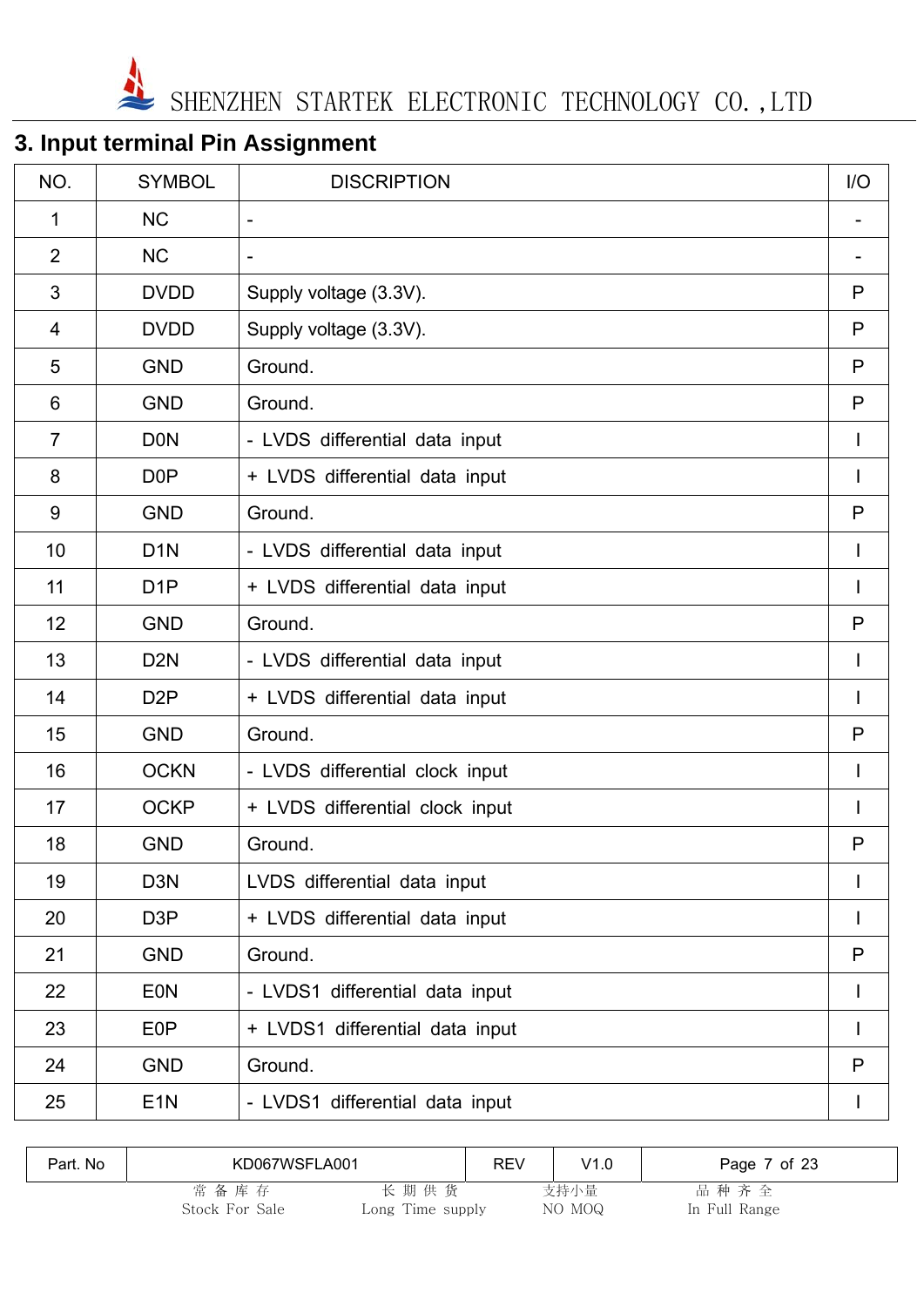

| 26 | E <sub>1</sub> P | + LVDS1 differential data input  |              |
|----|------------------|----------------------------------|--------------|
| 27 | <b>GND</b>       | Ground.                          | P            |
| 28 | E <sub>2N</sub>  | - LVDS1 differential data input  | $\mathbf{I}$ |
| 29 | E <sub>2</sub> P | + LVDS1 differential data input  | $\mathbf{I}$ |
| 30 | <b>GND</b>       | Ground.                          | P            |
| 31 | <b>ECKN</b>      | - LVDS1 differential clock input | L            |
| 32 | <b>ECKP</b>      | + LVDS1 differential clock input | I.           |
| 33 | <b>GND</b>       | Ground.                          | P            |
| 34 | E <sub>3</sub> N | - LVDS1 differential data input  | T            |
| 35 | E <sub>3</sub> P | + LVDS1 differential data input  | $\mathsf{I}$ |
| 36 | <b>GND</b>       | Ground.                          | P            |
| 37 | <b>NC</b>        | $\overline{\phantom{0}}$         |              |
| 38 | <b>NC</b>        | $\qquad \qquad -$                |              |
| 39 | <b>GND</b>       | Ground.                          | P            |
| 40 | <b>GND</b>       | Ground.                          | P            |

| Part. No | KD067WSFLA001          |                          | <b>REV</b> | V1.0           | Page 8 of 23          |  |
|----------|------------------------|--------------------------|------------|----------------|-----------------------|--|
|          | 常备库存<br>Stock For Sale | 长期供货<br>Long Time supply |            | 支持小量<br>NO MOQ | 品种齐全<br>In Full Range |  |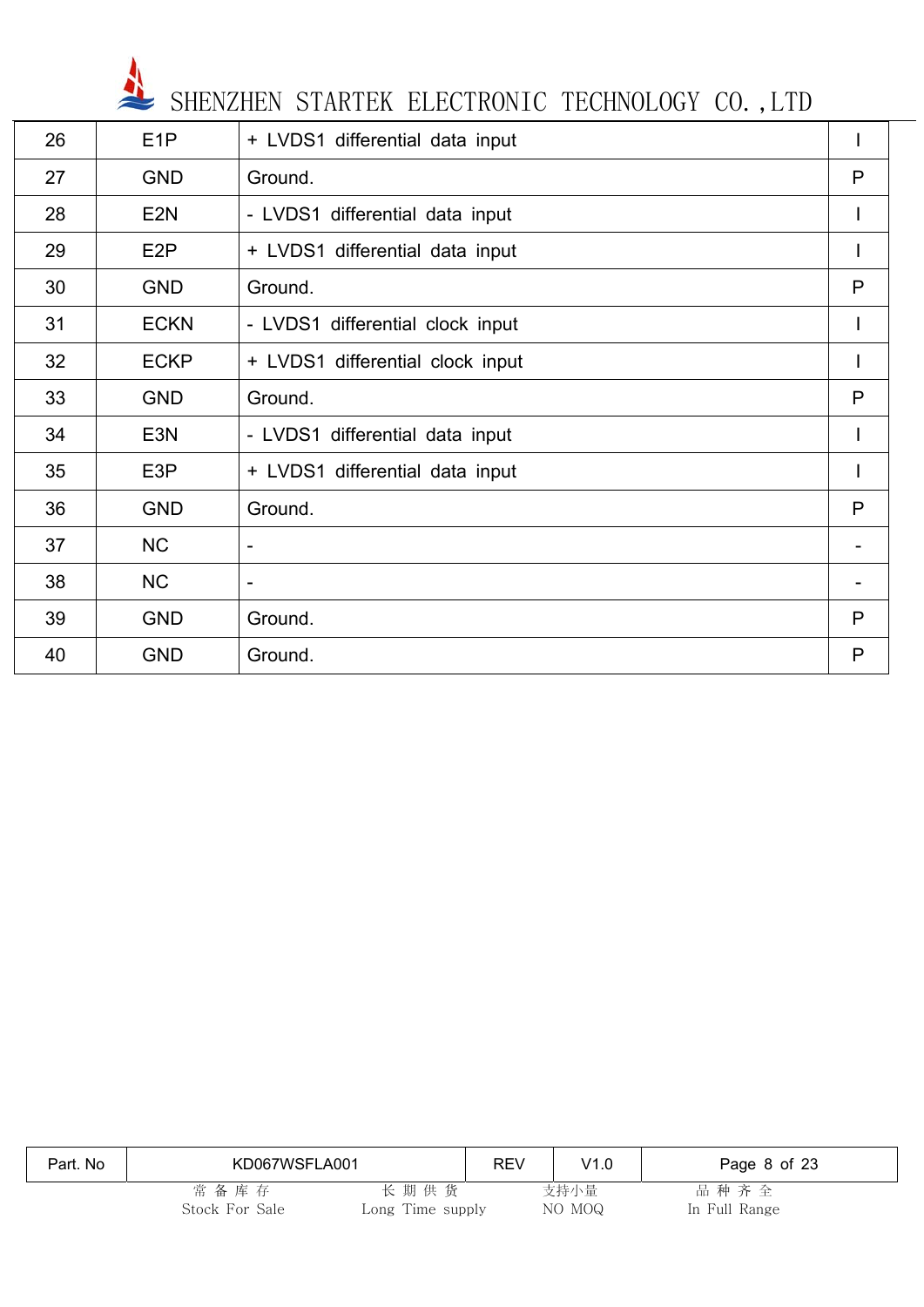

## **4. LCD Optical Characteristics**

## 4.1 Optical specification

| Item                         |                   | Symbol                                 | Condition    | Min.                     | Typ.       | Max.   | Unit. | <b>Note</b>    |
|------------------------------|-------------------|----------------------------------------|--------------|--------------------------|------------|--------|-------|----------------|
| <b>Contrast Ratio</b>        |                   | <b>CR</b>                              | $\Theta = 0$ | $\overline{a}$           | <b>TBD</b> | $-$    |       | $\overline{2}$ |
| Response<br>time             | Rising<br>Falling | Normal viewing<br>$T_{R+}T_F$<br>angle |              |                          | --         |        | msec  | 3              |
| Color gamut                  |                   | $S(\%)$                                |              | --                       | <b>TBD</b> | --     | $\%$  |                |
|                              |                   | $W_X$                                  |              | 0.2764                   | 0.3164     | 0.3564 |       |                |
|                              | White             | $W_Y$                                  |              | 0.3120                   | 0.3520     | 0.3920 |       |                |
|                              |                   | $R_X$                                  |              | 0.5509                   | 0.5909     | 0.6309 |       |                |
| <b>Color Filter</b>          | Red               | $R_Y$                                  |              | 0.2885                   | 0.3285     | 0.3685 |       |                |
| Chromacicity                 |                   | $G_X$                                  |              | 0.2920                   | 0.3320     | 0.3720 |       |                |
|                              | Green             | $G_Y$                                  |              | 0.4914                   | 0.5314     | 0.5714 |       |                |
|                              |                   | $B_X$                                  |              | 0.1185                   | 0.1585     | 0.1985 |       |                |
|                              | <b>Blue</b>       | $B_Y$                                  |              | 0.1172                   | 0.1572     | 0.1972 |       |                |
|                              |                   | $\Theta$ L                             |              | --                       | 80         | --     |       |                |
| Viewing angle                | Hor.              | $\Theta$ R                             |              | --                       | 80         | --     |       |                |
|                              |                   | $\Theta$ U                             | CR>10        | $\overline{\phantom{a}}$ | 80         | --     |       |                |
|                              | Ver.              | $\Theta$ <sub>D</sub>                  |              | --                       | 80         | --     |       |                |
| <b>Option View Direction</b> |                   |                                        |              | <b>ALL</b>               |            |        |       |                |

| Part. No | KD067WSFLA001          |                          | REV | V1.0           | Page 9 of 23          |
|----------|------------------------|--------------------------|-----|----------------|-----------------------|
|          | 常备库存<br>Stock For Sale | 长期供货<br>Long Time supply |     | 支持小量<br>NO MOQ | 品种齐全<br>In Full Range |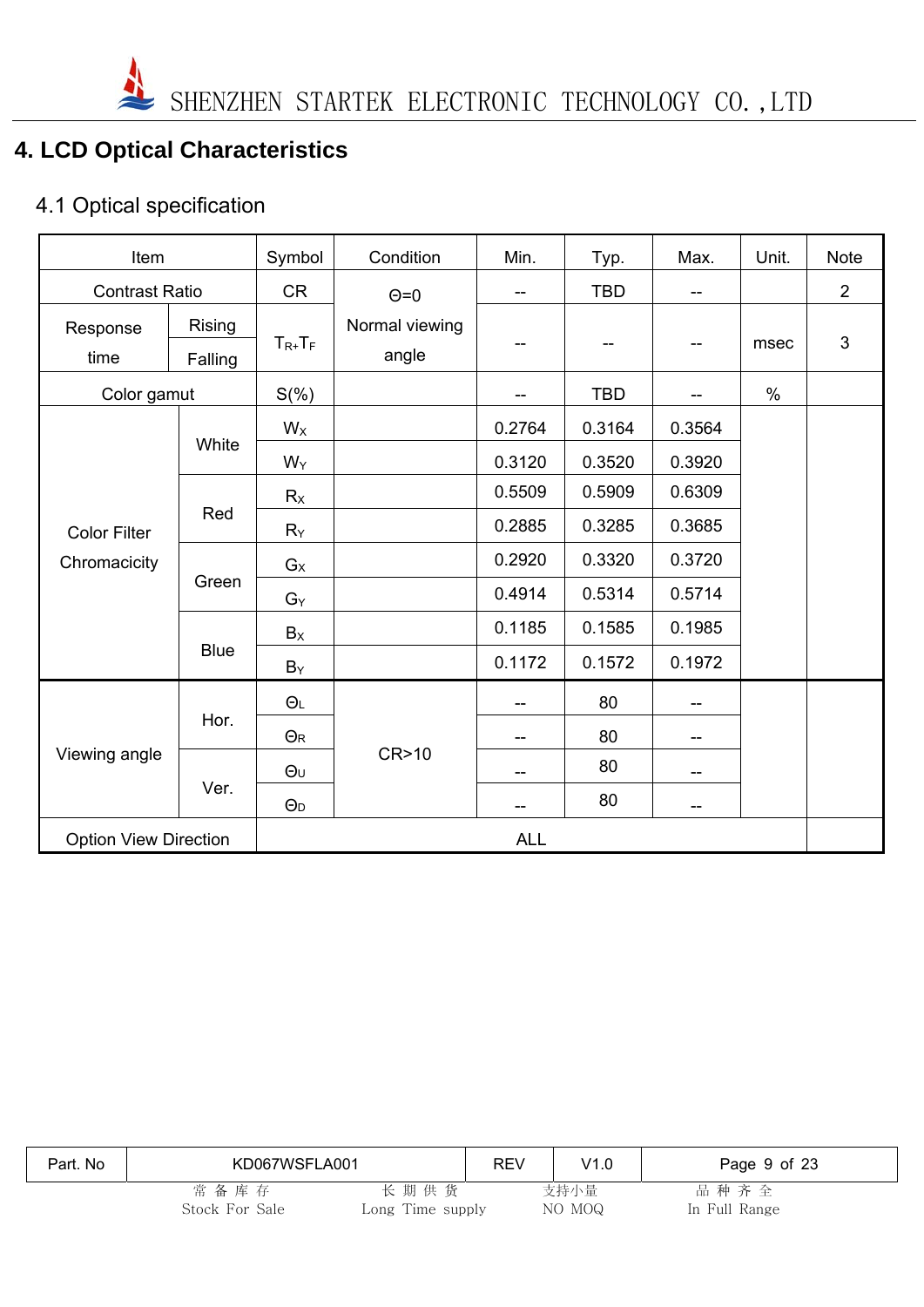## **5. Electrical Characteristics**

#### **5.1 Absolute Maximum Rating (Ta=25 VSS=0V)**

| <b>Characteristics</b>        | <b>Symbol</b>              | Min.   | Max.  | <b>Unit</b>  |
|-------------------------------|----------------------------|--------|-------|--------------|
| <b>Digital Supply Voltage</b> | <b>DVDD</b>                | $-0.3$ | 4.0   | V            |
| Operating temperature         | Тор                        | $-20$  | $+70$ | $^{\circ}$ C |
| Storage temperature           | $\mathsf{T}_{\texttt{ST}}$ | $-30$  | $+80$ | $^{\circ}$ C |

NOTE: If the absolute maximum rating of even is one of the above parameters is exceeded even momentarily, the quality of the product may be degraded. Absolute maximum ratings, therefore, specify the values exceeding which the product may be physically damaged. Be sure to use the product within the range of the absolute maximum ratings.

#### **5.2 DC Electrical Characteristics**

| <b>Characteristics</b>        | <b>Symbol</b>         | Min.               | Typ.       | Max.                  | <b>Unit</b> | <b>Note</b> |
|-------------------------------|-----------------------|--------------------|------------|-----------------------|-------------|-------------|
| <b>Digital Supply Voltage</b> | <b>DVDD</b>           | 3.0                | 3.3        | 3.6                   | V           |             |
| <b>Digital Supply current</b> | <b>IDD</b>            | --                 | <b>TBD</b> | --                    | mA          |             |
| Level input voltage           | V <sub>IH</sub>       | 0.7V <sub>DD</sub> | -          | <b>V<sub>DD</sub></b> | V           |             |
|                               | V <sub>IL</sub>       | <b>GND</b>         |            | 0.3V <sub>DD</sub>    | V           |             |
| Level output voltage          | <b>V<sub>OH</sub></b> | 0.8V <sub>DD</sub> | -          | <b>V<sub>DD</sub></b> | V           |             |
|                               | VOL                   | <b>GND</b>         |            | 0.2V <sub>DD</sub>    | V           |             |

| Part. No | KD067WSFLA001                  | <b>REV</b>       | V1.0           | Page 10 of 23         |
|----------|--------------------------------|------------------|----------------|-----------------------|
|          | 常备库存<br>长期供货<br>Stock For Sale | Long Time supply | 支持小量<br>NO MOQ | 品种齐全<br>In Full Range |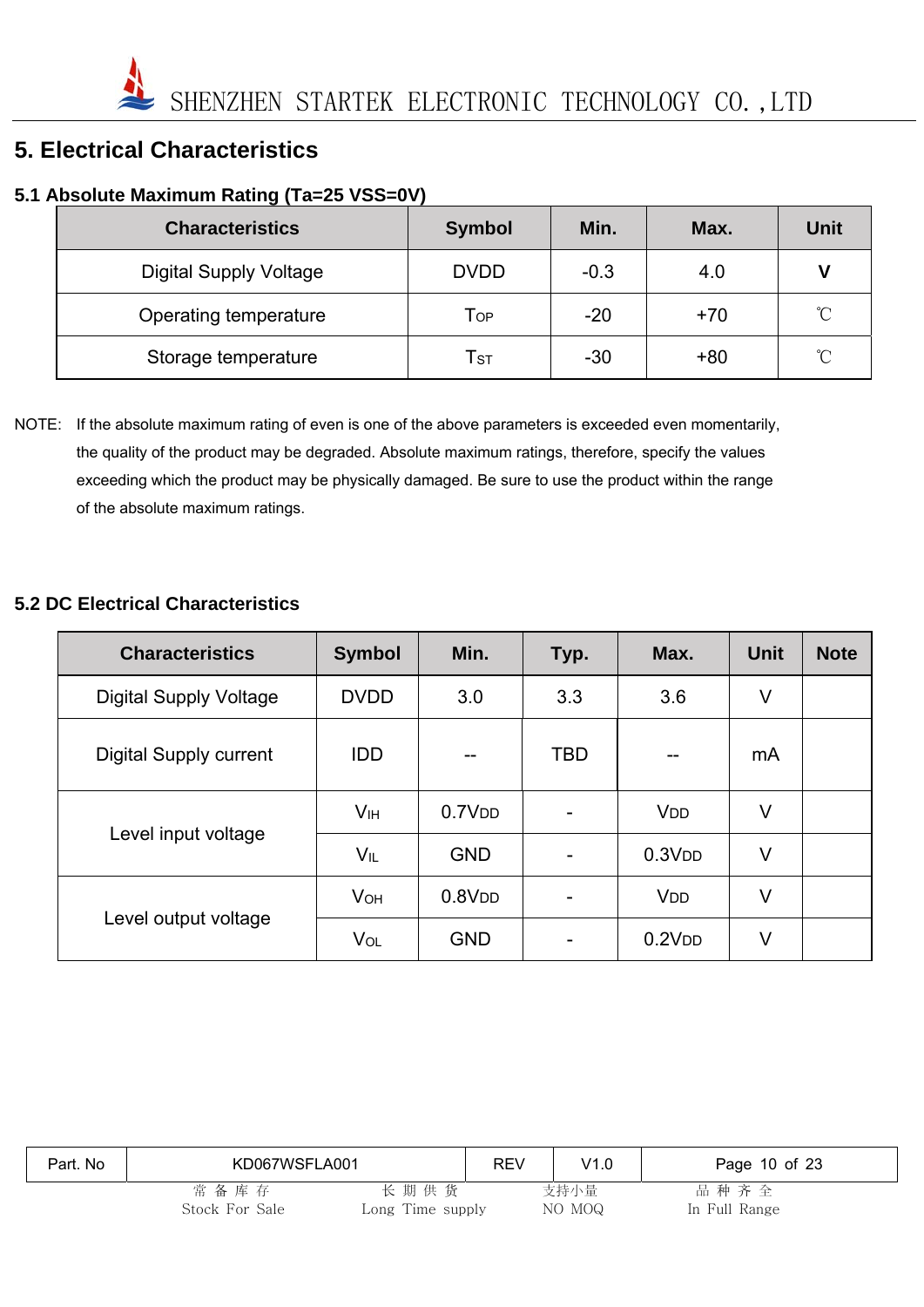#### **5.3 LED Backlight Characteristics**

| <b>Item</b>            | <b>Symbol</b> | Min.  | Typ. | Max. | <b>Unit</b> | <b>Note</b>         |
|------------------------|---------------|-------|------|------|-------------|---------------------|
| <b>Forward Current</b> | IF.           |       | 120  | 160  | mA          |                     |
| <b>Forward Voltage</b> | VF            |       | 25.6 | --   | V           |                     |
| <b>LCM Luminance</b>   | $L_{V}$       |       | 800  | 1000 | cd/m2       | Note <sub>3</sub>   |
| <b>LED</b> life time   | Hr            | 50000 | --   |      | Hour        | Note <sub>1,2</sub> |
| Uniformity             | AVg           | 80    | --   | --   | $\%$        | Note <sub>3</sub>   |

The back-light system is edge-lighting type with 24 chips White LED

Note (1) LED life time (Hr) can be defined as the time in which it continues to operate under the condition: Ta=25±3 ℃, typical IL value indicated in the above table until the brightness becomes less than 50%. Note (2) The "LED life time" is defined as the module brightness decrease to 50% original brightness at Ta=25℃ and IL=160mA. The LED lifetime could be decreased if operating IL is larger than 160mA. The constant current driving method is suggested.



BLU CIRCUIT DIAGRAM

| Part. No | KD067WSFLA001  |                  | <b>REV</b> | V1.0   | Page 11 of 23 |
|----------|----------------|------------------|------------|--------|---------------|
|          | 常备库存           | 长期供货             |            | 支持小量   | 品种齐全          |
|          | Stock For Sale | Long Time supply |            | NO MOQ | In Full Range |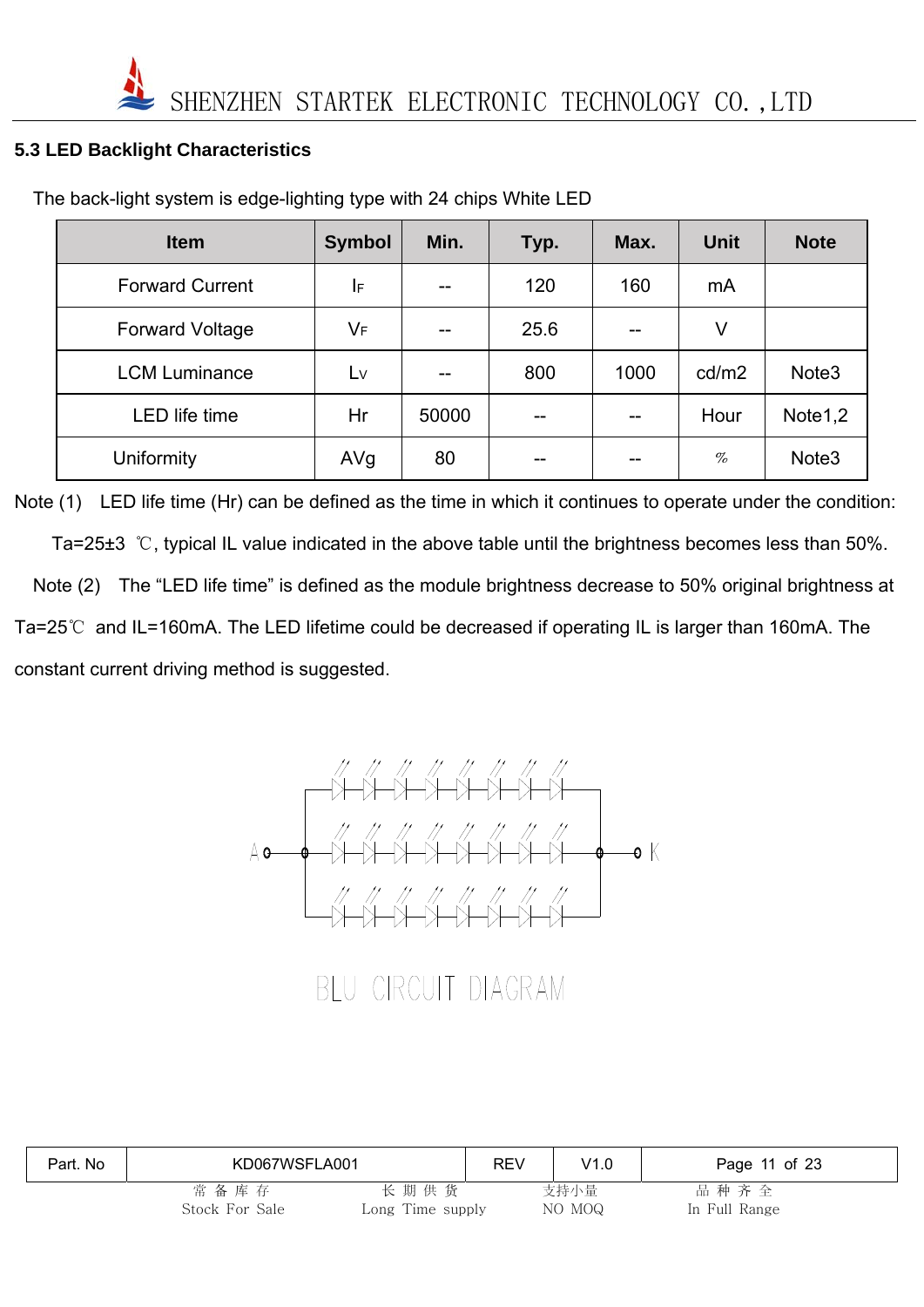





| Part. No | KD067WSFLA001             |                          | <b>REV</b> | V1.0           | Page 12 of 23         |
|----------|---------------------------|--------------------------|------------|----------------|-----------------------|
|          | 常 备 库 存<br>Stock For Sale | 长期供货<br>Long Time supply |            | 支持小量<br>NO MOQ | 品种齐全<br>In Full Range |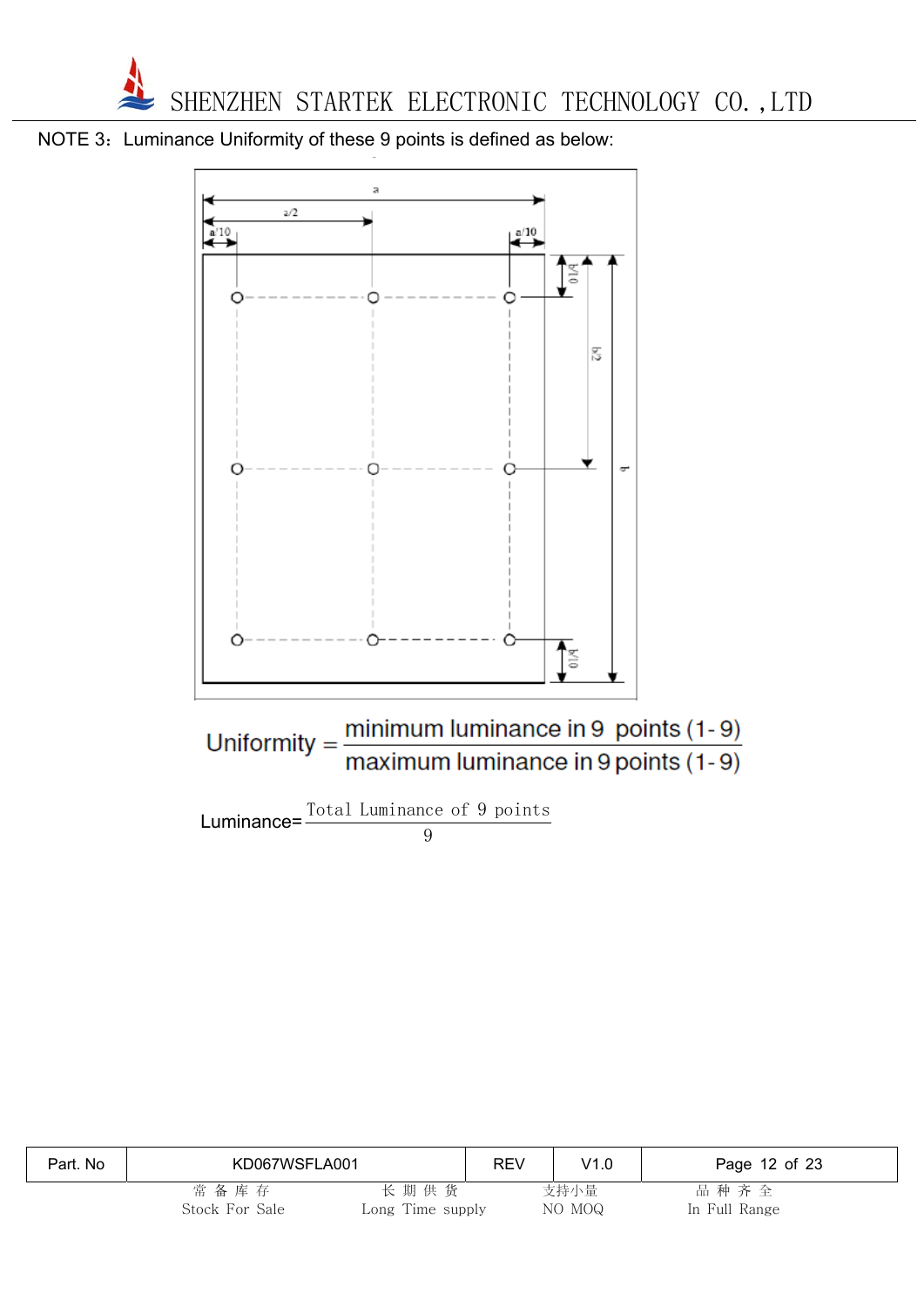

**6. AC Characteristic TBD** 

| Part. No | KD067WSFLA001          |                          | <b>REV</b> | V1.0           | Page 13 of 23         |  |
|----------|------------------------|--------------------------|------------|----------------|-----------------------|--|
|          | 常备库存<br>Stock For Sale | 长期供货<br>Long Time supply |            | 支持小量<br>NO MOQ | 品种齐全<br>In Full Range |  |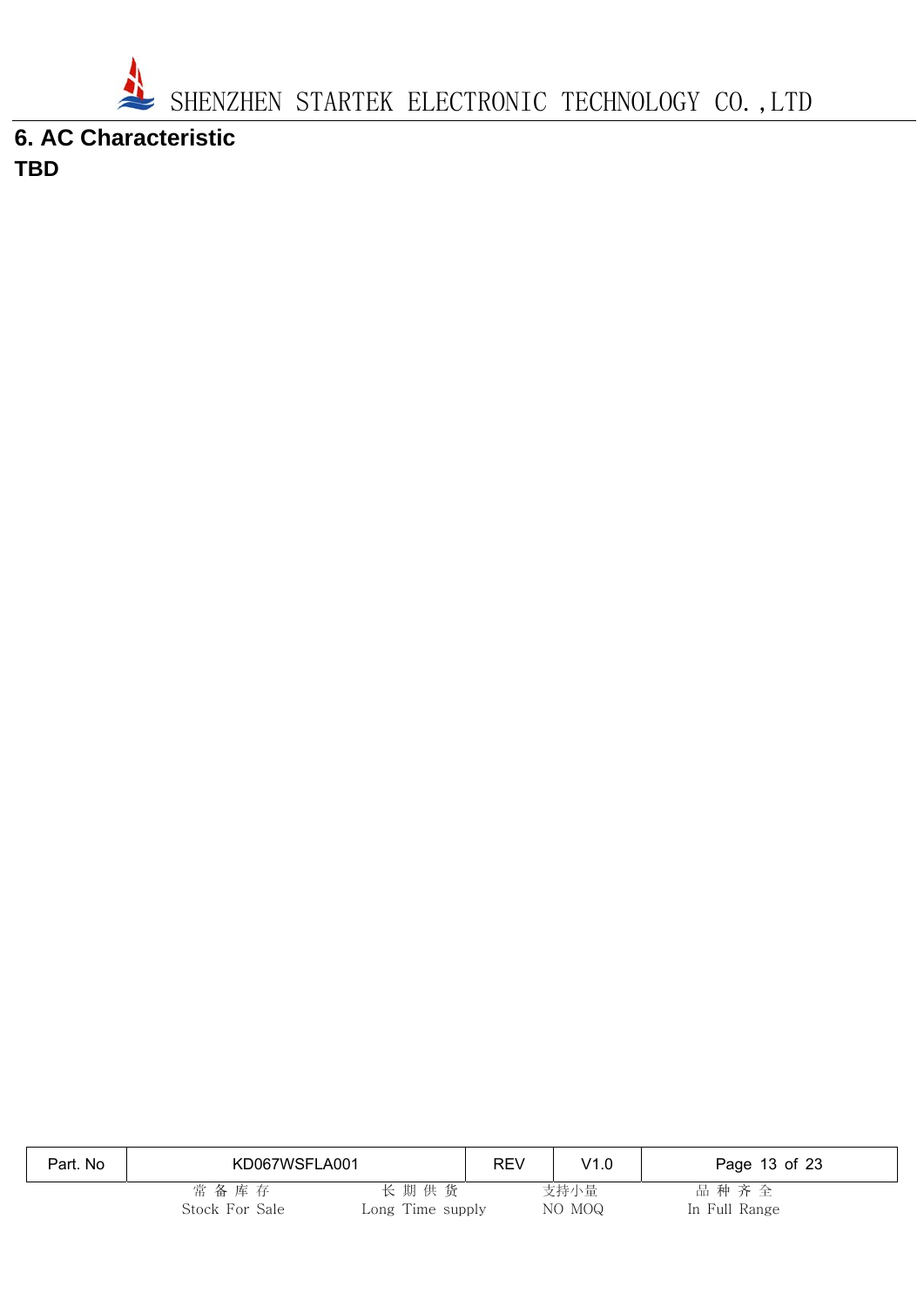

## **7. LCD Module Out-Going Quality Level**

#### **7.1 VISUAL & FUNCTION INSPECTION STANDARD**

#### **7.1.1 Inspection conditions**



#### **7.1.2 Definition**



Zone A : Effective Viewing Area(Character or Digit can be seen)

Zone B : Viewing Area except Zone A

Zone C : Outside (Zone A+Zone B) which can not be seen after assembly by customer .)

Zone D : IC Bonding Area

Note:As a general rule ,visual defects in Zone C can be ignored when it doesn't effect product function or appearance after assembly by customer

| Part. No | KD067WSFLA001  |                  | <b>REV</b> | V1.0   | Page 14 of 23 |
|----------|----------------|------------------|------------|--------|---------------|
|          | 常备库存           | 长期供货             |            | 支持小量   | 品种齐全          |
|          | Stock For Sale | Long Time supply |            | NO MOQ | In Full Range |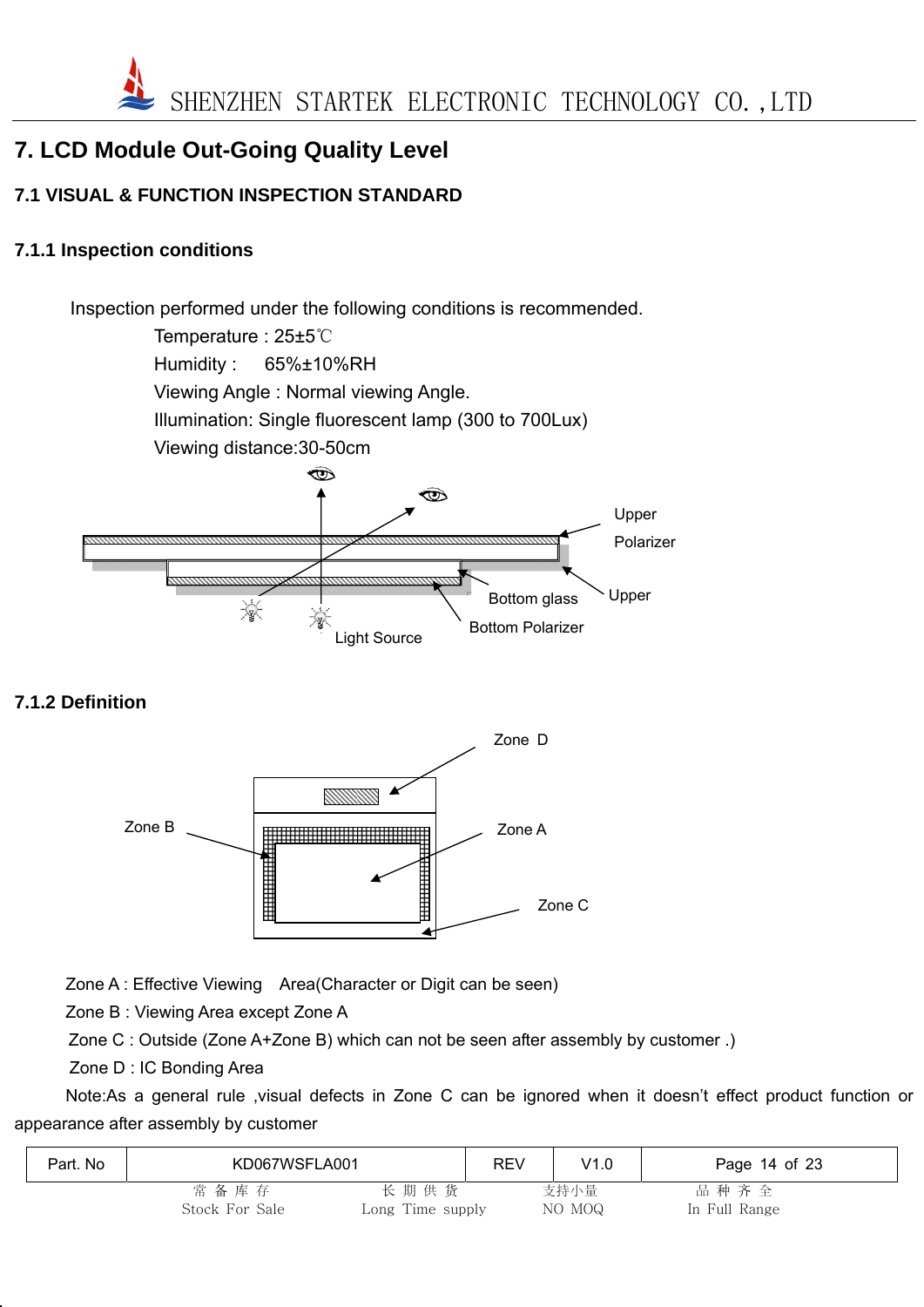

#### **7.1.3 Sampling Plan**

According to GB/T 2828-2003 ; , normal inspection, Class II AQL:

| Major defect | Minor defect |
|--------------|--------------|
| 0 65         | 1.5          |

LCD: Liquid Crystal Display , TP: Touch Panel , LCM: Liquid Crystal Module

| <b>No</b>      | Items to be inspected          | <b>Criteria</b>                              | <b>Classification of defects</b> |
|----------------|--------------------------------|----------------------------------------------|----------------------------------|
|                |                                |                                              |                                  |
|                |                                | 1) No display, Open or miss line             |                                  |
|                | <b>Functional defects</b><br>1 | 2) Display abnormally, Short                 |                                  |
|                |                                | 3) Backlight no lighting, abnormal lighting. |                                  |
|                |                                | 4) TP no function                            | Major                            |
| $\overline{2}$ | Missing                        | Missing component                            |                                  |
|                |                                | Overall outline dimension beyond the drawing |                                  |
| 3              | Outline dimension              | is not allowed                               |                                  |
| 4              | Color tone                     | Color unevenness, refer to limited sample    |                                  |
|                |                                | Light dot, Dim spot, Polarizer Bubble;       |                                  |
| 5              | Spot Line defect               | Polarizer accidented spot.                   | Minor                            |
|                |                                |                                              |                                  |
| 6              | Soldering appearance           | Good soldering, Peeling off is not allowed.  |                                  |
| 7              | LCD/Polarizer/TP               | Black/White spot/line, scratch, crack, etc.  |                                  |

| Part. No | KD067WSFLA001  |                  | REV | V1.0   | Page 15 of 23 |
|----------|----------------|------------------|-----|--------|---------------|
|          | 常 备 库 存        | 长期供货             |     | 支持小量   | 品种齐全          |
|          | Stock For Sale | Long Time supply |     | NO MOQ | In Full Range |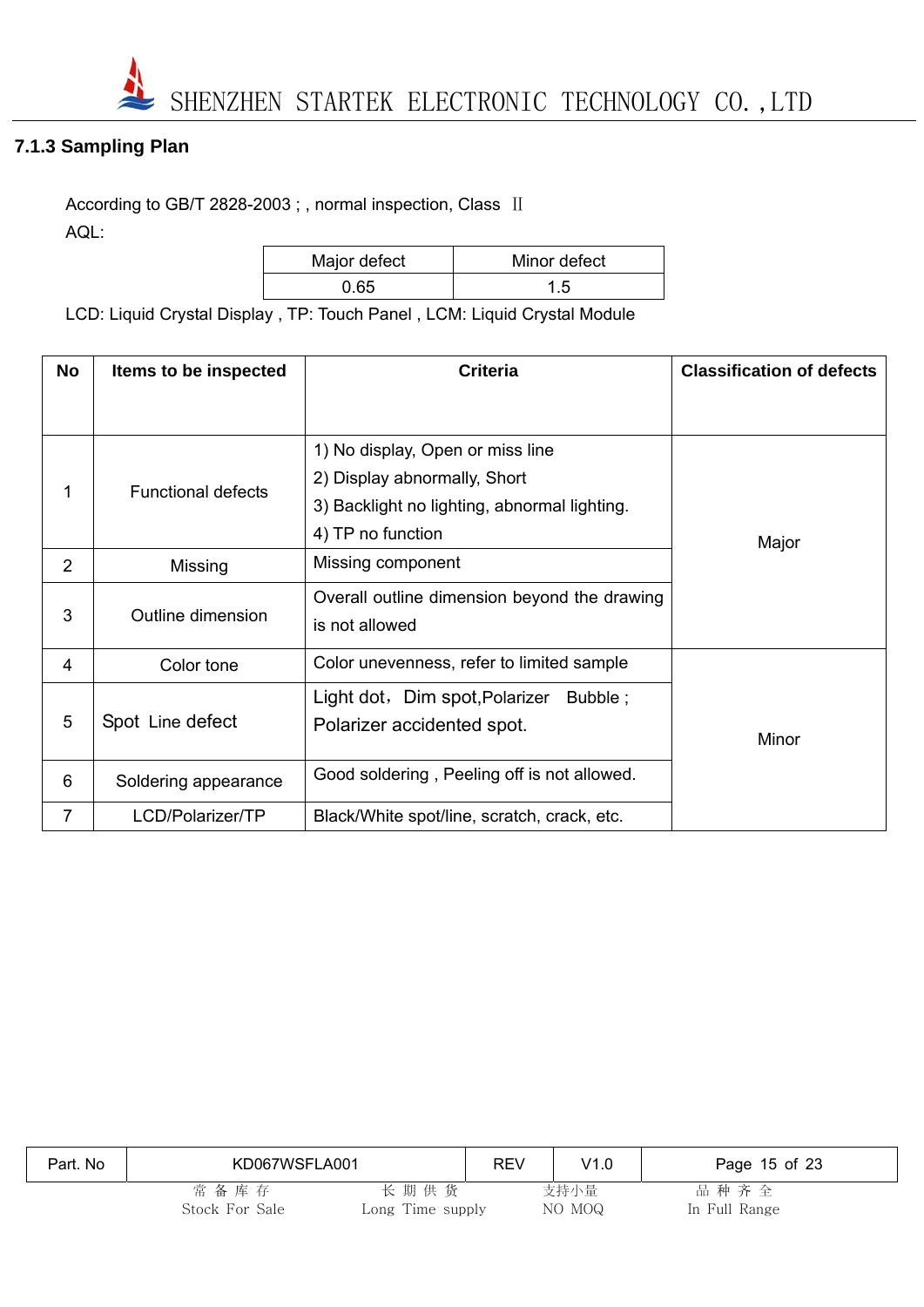

## **7.1.4 Criteria (Visual)**

| Number                                                                    | Items                         | Criteria(mm)                                                                                                       |  |  |  |  |
|---------------------------------------------------------------------------|-------------------------------|--------------------------------------------------------------------------------------------------------------------|--|--|--|--|
| LCD<br>1.0<br>Crack/Broken<br>NOTE:<br>X: Length<br>Y: Width<br>Z: Height | (1) The edge of LCD<br>broken |                                                                                                                    |  |  |  |  |
| L: Length of ITO,                                                         |                               | Y<br>$\pmb{\times}$<br>Z                                                                                           |  |  |  |  |
| T: Height of LCD                                                          |                               | <inner border="" line="" of<br=""><math display="inline">≤3.0mm</math><br/><math>\leq</math>T<br/>the seal</inner> |  |  |  |  |
|                                                                           | (2)LCD corner broken          | $\mathsf{X}$<br>Y<br>Z<br>$≤3.0mm$<br>$\leq\!\!\mathsf{L}$<br>$\leq$ T                                             |  |  |  |  |
|                                                                           | (3) LCD crack                 | Crack<br>Not allowed                                                                                               |  |  |  |  |

| Part. No | KD067WSFLA001             |                          | <b>REV</b> | V1.0           | Page 16 of 23         |  |
|----------|---------------------------|--------------------------|------------|----------------|-----------------------|--|
|          | 常 备 库 存<br>Stock For Sale | 长期供货<br>Long Time supply |            | 支持小量<br>NO MOQ | 品种齐全<br>In Full Range |  |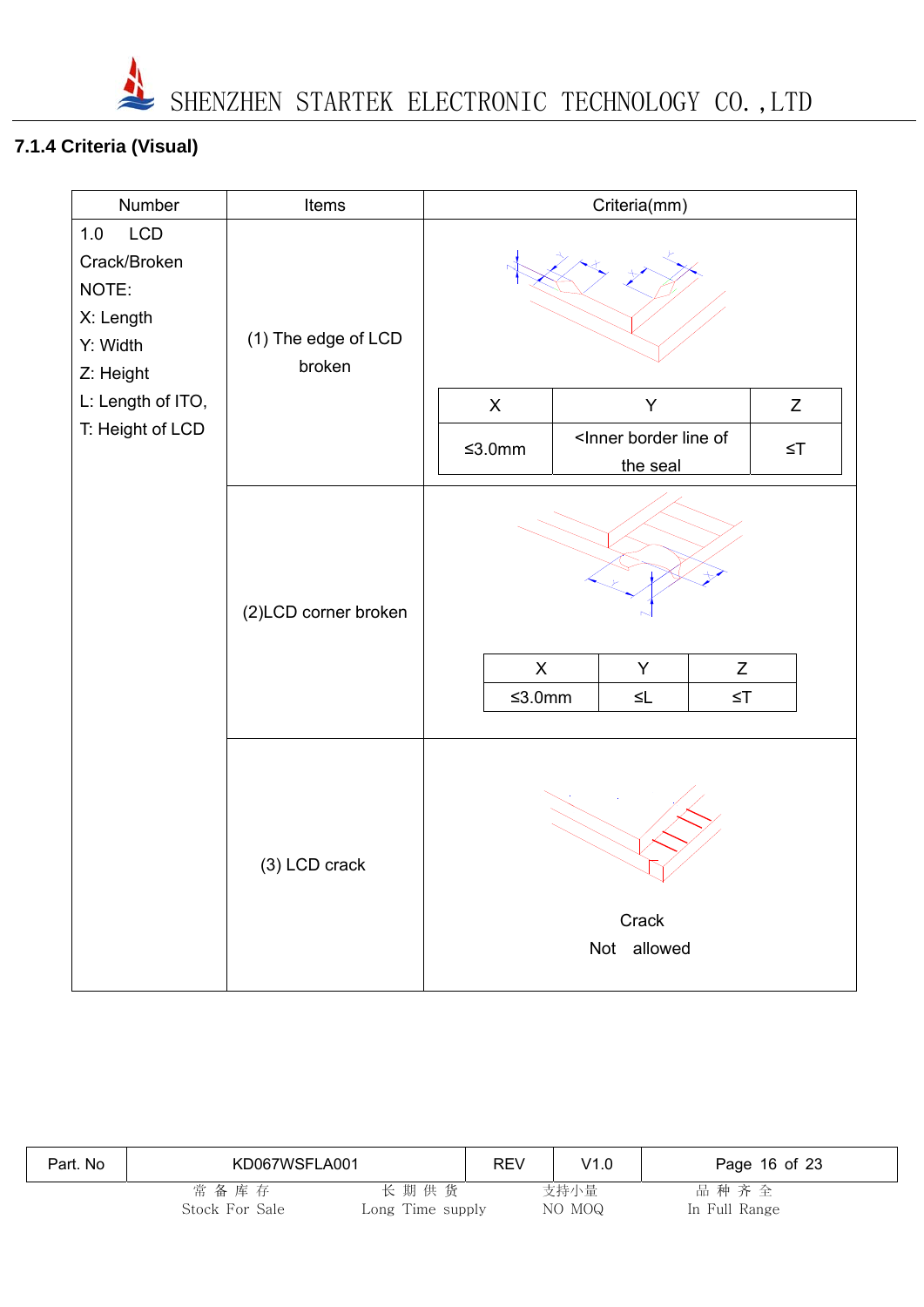|     | Spot defect      | $\left( \mathcal{L} \right)$<br>light dot (LCD/TP/Polarizer black/white spot, light dot, pinhole, |                             |                          |        |             |  |
|-----|------------------|---------------------------------------------------------------------------------------------------|-----------------------------|--------------------------|--------|-------------|--|
|     |                  | dent, stain)                                                                                      |                             |                          |        |             |  |
|     |                  | Zone                                                                                              |                             | <b>Acceptable Qty</b>    |        |             |  |
|     |                  | $C$ i $\rightarrow$ /m                                                                            | A                           | B                        |        | $\mathsf C$ |  |
|     |                  | $\Phi \leq 0.10$                                                                                  |                             | Ignore                   |        |             |  |
| 2.0 |                  | $0.10 < \Phi \leq 0.25$                                                                           |                             | 4( distance $\geq$ 10mm) |        |             |  |
|     | X                | $0.25 < \Phi \leq 0.35$                                                                           |                             | 3                        |        | Ignore      |  |
|     |                  | Φ > 0.4                                                                                           |                             | $\Omega$                 |        |             |  |
|     | $\Phi = (X+Y)/2$ | 2Dim spot (LCD/TP/Polarizer dim dot, light leakage, dark spot)                                    |                             |                          |        |             |  |
|     |                  |                                                                                                   |                             | <b>Acceptable Qty</b>    |        |             |  |
|     |                  | Zone<br>Size (mm)                                                                                 | A                           | B                        |        | $\mathsf C$ |  |
|     |                  | $\Phi \leq 0.1$                                                                                   | Ignore                      |                          |        |             |  |
|     |                  | $0.10 < \Phi \leq 0.25$                                                                           | 4( distance $\geq$ 10mm)    |                          |        |             |  |
|     |                  | $0.25 < \Phi \leq 0.35$                                                                           | 3                           |                          |        | Ignore      |  |
|     |                  | Φ > 0.4                                                                                           | 0                           |                          |        |             |  |
|     |                  | $\circled{3}$<br>Polarizer accidented spot                                                        |                             |                          |        |             |  |
|     |                  | Zone<br>Size (mm)                                                                                 | <b>Acceptable Qty</b>       |                          |        |             |  |
|     |                  |                                                                                                   | A<br>B                      |                          |        | $\mathsf C$ |  |
|     |                  | $\Phi \leq 0.2$                                                                                   | Ignore                      |                          |        |             |  |
|     |                  | $0.3 < \Phi \le 0.5$                                                                              | 3( distance $\geq$ 10mm)    |                          |        | Ignore      |  |
|     |                  | Φ > 0.5                                                                                           |                             |                          |        |             |  |
|     |                  | 4 Pixel bad points (light dot, Dim dot, color dot)                                                |                             |                          |        |             |  |
|     |                  |                                                                                                   | <b>Acceptable Qty</b>       |                          |        |             |  |
|     |                  | Zone<br>Size (mm)                                                                                 | A                           |                          | B      | $\mathsf C$ |  |
|     |                  | $\Phi \leq 0.15$                                                                                  | Ignore                      |                          |        |             |  |
|     |                  | $0.2 < \Phi \le 0.3$                                                                              | 2(distance $\geq$ 10mm)     |                          | Ignore |             |  |
|     |                  | Φ > 0.4                                                                                           | 1                           |                          |        |             |  |
|     |                  | $\circledS$<br>Polarizer Bubble                                                                   |                             |                          |        |             |  |
|     |                  | Zone                                                                                              |                             | <b>Acceptable Qty</b>    |        |             |  |
|     |                  | Size (mm)                                                                                         | A                           | B                        |        | $\mathsf C$ |  |
|     |                  | $\Phi \leq 0.2$                                                                                   |                             | Ignore                   |        |             |  |
|     |                  | $0.3 < \Phi \leq 0.4$                                                                             | $4$ (distance $\geq 10$ mm) |                          |        |             |  |
|     |                  | $0.4 < \Phi \le 0.5$                                                                              | 3                           |                          |        | Ignore      |  |
|     |                  | Φ > 0.5                                                                                           | 1                           |                          |        |             |  |

| Part. No | KD067WSFLA001          |                          | <b>REV</b> | V1.0           | Page 17 of 23         |
|----------|------------------------|--------------------------|------------|----------------|-----------------------|
|          | 常备库存<br>Stock For Sale | 长期供货<br>Long Time supply |            | 支持小量<br>NO MOQ | 品种齐全<br>In Full Range |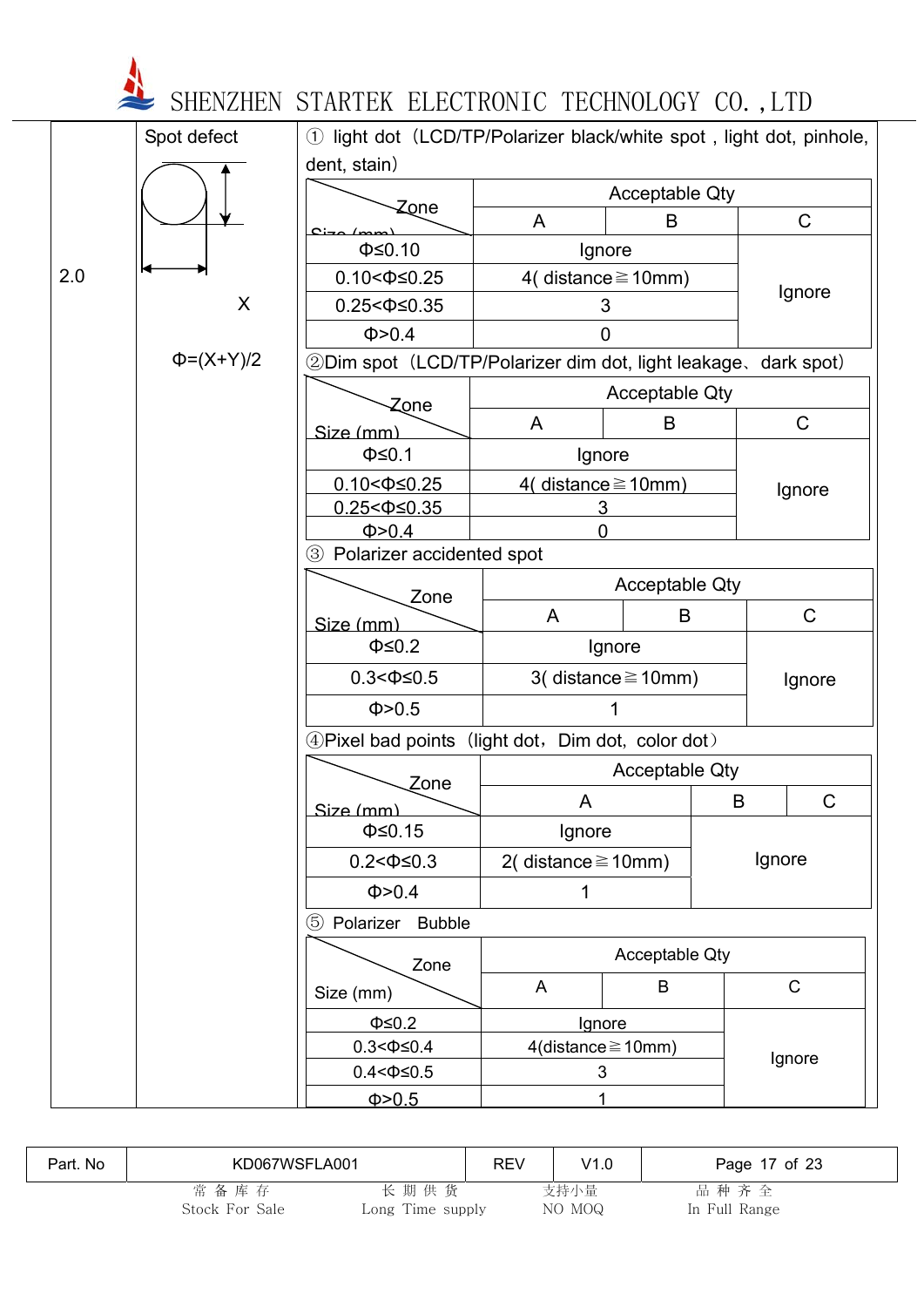|     |                                           |                                                                                                                                                                                                                                                   | Length(m)             |            | <b>Acceptable Qty</b> |              |  |  |
|-----|-------------------------------------------|---------------------------------------------------------------------------------------------------------------------------------------------------------------------------------------------------------------------------------------------------|-----------------------|------------|-----------------------|--------------|--|--|
|     | Line defect                               | Width(mm)                                                                                                                                                                                                                                         | m)                    | A          | B                     | $\mathsf{C}$ |  |  |
|     | (LCD/TP                                   | $\Phi \leq 0.05$                                                                                                                                                                                                                                  | Ignore                | Ignore     |                       |              |  |  |
| 3.0 | /Polarizer backlight<br>black/white line, | $0.05 < W \leq 0.06$                                                                                                                                                                                                                              | $L \le 5.0$           | $N \leq 3$ |                       | Ignore       |  |  |
|     | scratch, stain)                           | $0.07 < W \leq 0.08$                                                                                                                                                                                                                              | $L \leq 4.0$          | N≤2        |                       |              |  |  |
|     |                                           | 0.08 < W                                                                                                                                                                                                                                          | Define as spot defect |            |                       |              |  |  |
| 4.0 | Electronic Comp<br>onents SMT             | Not allow missing parts, solderless connection, cold solder joint, mis<br>match, The positive and negative polarity opposite                                                                                                                      |                       |            |                       |              |  |  |
| 5.0 | Display color& B<br>rightness             | 1. Color: Measuring the color coordinates, The measurement standar<br>d according to the datasheet or samples.<br>Brightness: Measuring the brightness of White screen, The measu<br>2.<br>rement standard according to the datasheet or Samples. |                       |            |                       |              |  |  |
| 6.0 | LCD Mura                                  | By 5% ND filter invisible.                                                                                                                                                                                                                        |                       |            |                       |              |  |  |

|     |            | TP film    | Size $\Phi$ (mm)        |                                         | <b>Acceptable Qty</b> |                       |        |   |   |
|-----|------------|------------|-------------------------|-----------------------------------------|-----------------------|-----------------------|--------|---|---|
| 7.0 | <b>RTP</b> | bubble/    |                         | A                                       | B                     |                       | C      |   |   |
|     |            | accidented | $\Phi \leq 0.1$         |                                         | Ignore                |                       |        |   |   |
|     | Related    | spot       | $0.1 < \Phi \le 0.25$   | $(distance \ge 10mm)$<br>$\overline{4}$ |                       |                       |        |   |   |
|     |            |            | $0.25 < \Phi \leq 0.35$ | 3                                       |                       |                       | Ignore |   |   |
|     |            |            | $\Phi > 0.4$            |                                         |                       |                       |        |   |   |
|     |            |            |                         | Length(                                 |                       | <b>Acceptable Qty</b> |        |   |   |
|     |            |            |                         |                                         | Width(mm)             | mm)                   | A      | B | C |
|     |            | TP film    | $\Phi \leq 0.05$        | Ignore                                  | Ignore                |                       |        |   |   |
|     |            | scratch    | $0.05 < W \leq 0.06$    | $L \le 5.0$                             | $N \leq 3$            |                       | Ignore |   |   |
|     |            |            | $0.07 < W \le 0.08$     | $L \leq 4.0$                            | $N \leq 2$            |                       |        |   |   |
|     |            |            | 0.08 < W                |                                         | Define as spot defect |                       |        |   |   |
|     |            |            |                         |                                         |                       |                       |        |   |   |

| Part, No | KD067WSFLA001  |                  | <b>REV</b> | V1.0   | Page 18 of 23 |
|----------|----------------|------------------|------------|--------|---------------|
|          | 常备库存           | 长期供货             |            | 支持小量   | 品种齐全          |
|          | Stock For Sale | Long Time supply |            | NO MOQ | In Full Range |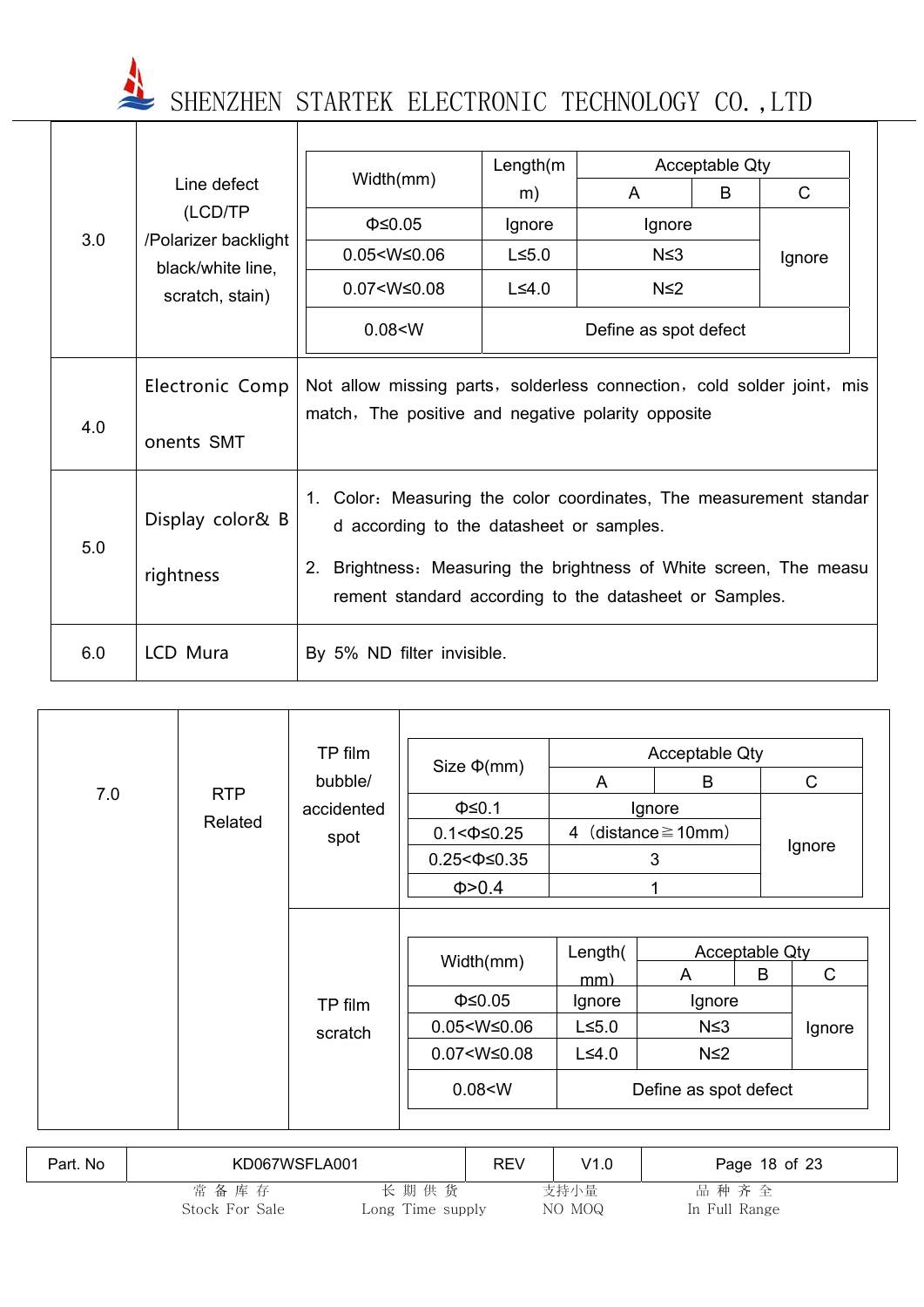

 $\frac{1}{2}$ 

| Assembly<br>deflection                           | beyond the edge of backlight ≤0.2mm                                                                                                                             |
|--------------------------------------------------|-----------------------------------------------------------------------------------------------------------------------------------------------------------------|
| <b>Bulge</b><br>(undulation<br>included)         | The ITO film plumped below 0.40mm, it's ok.                                                                                                                     |
|                                                  | $< 0.4$ mm                                                                                                                                                      |
|                                                  | 1規律性                                                                                                                                                            |
| Newton<br>Ring                                   | Newton Ring area>1/3 TP area<br>${\sf NG}$<br>Newton Ring area≤1/3 TP area<br>OK                                                                                |
|                                                  | 我用手<br>似乎呗坏                                                                                                                                                     |
| TP corner<br>broken<br>$X :$ length<br>Y : width | $\mathbf X$<br>$\mathbf Y$<br>$\ensuremath{\mathnormal{Z}}$<br>Y<br>Z <cover<br>thicknes<br/>X≤3mm<br/>Y≤3mm<br/><math display="inline">\rm S</math></cover<br> |
| $Z :$ height                                     | *Circuitry broken is not allowed.                                                                                                                               |

| Part. No | KD067WSFLA001             |                          | <b>REV</b> | V1.0           | Page 19 of 23         |  |
|----------|---------------------------|--------------------------|------------|----------------|-----------------------|--|
|          | 常 备 库 存<br>Stock For Sale | 长期供货<br>Long Time supply |            | 支持小量<br>NO MOQ | 品种齐全<br>In Full Range |  |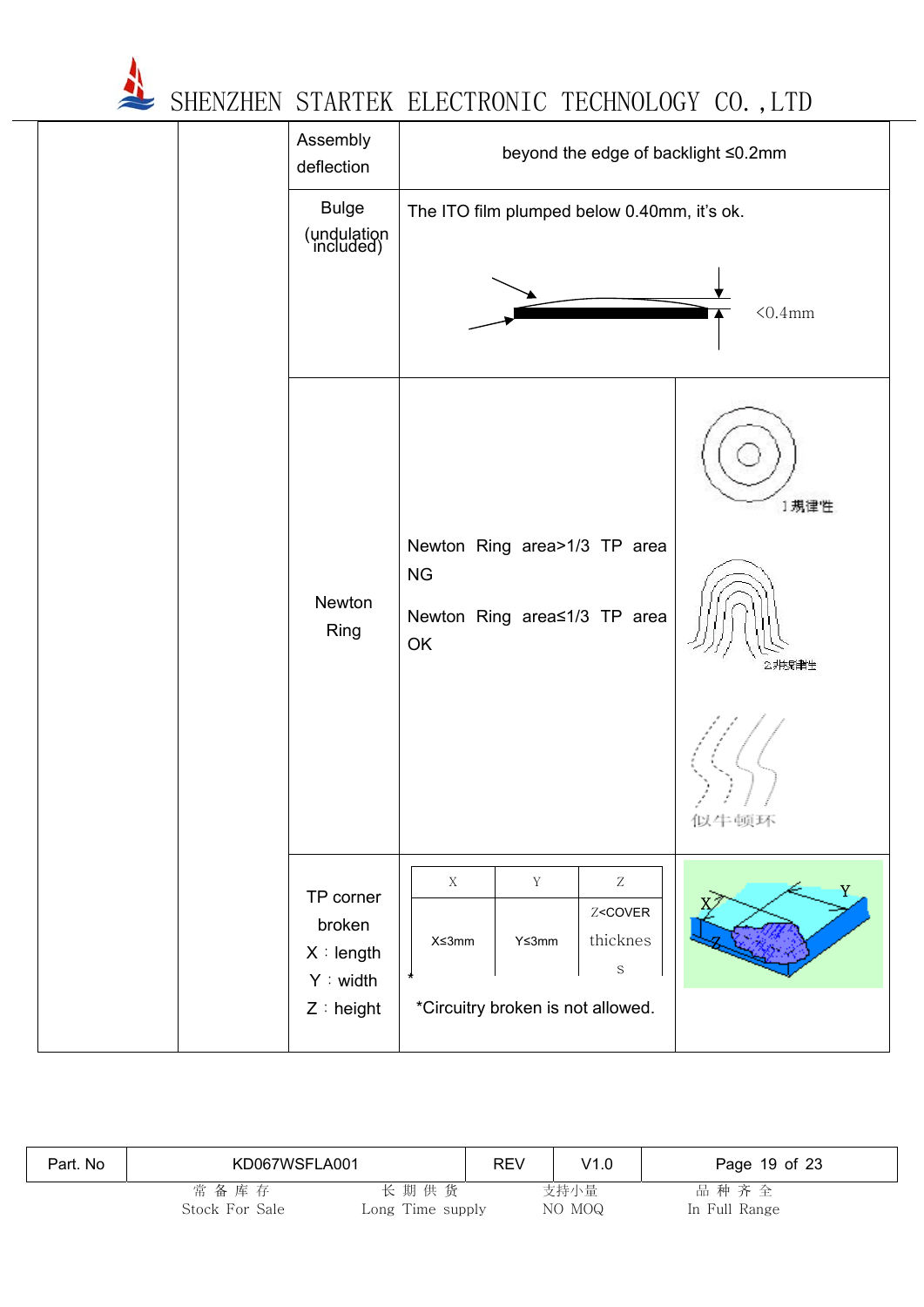

|  |              | X                                  | Y            | Z                                   |   |
|--|--------------|------------------------------------|--------------|-------------------------------------|---|
|  |              |                                    |              |                                     |   |
|  | TP edge      | X≤4mm                              | $Y \leq 2mm$ | Z <cover< td=""><td>Z</td></cover<> | Z |
|  | broken       |                                    |              | thickness                           |   |
|  | X : length   |                                    |              |                                     |   |
|  | Y : width    |                                    |              |                                     |   |
|  | $Z :$ height | * Circuitry broken is not allowed. |              |                                     |   |
|  |              |                                    |              |                                     |   |
|  |              |                                    |              |                                     |   |
|  |              |                                    |              |                                     |   |

#### Criteria ( functional items)

| <b>Number</b> | <b>Items</b>          | Criteria (mm) |
|---------------|-----------------------|---------------|
|               | No display            | Not allowed   |
| 2             | Missing segment       | Not allowed   |
| 3             | Short                 | Not allowed   |
| 4             | Backlight no lighting | Not allowed   |
| 5             | TP no function        | Not allowed   |
|               |                       |               |

| Part. No | KD067WSFLA001  |                  | <b>REV</b> | V1.0   | Page 20 of 23 |
|----------|----------------|------------------|------------|--------|---------------|
|          | 常 备 库 存        | 长期供货             |            | 支持小量   | 品种齐全          |
|          | Stock For Sale | Long Time supply |            | NO MOQ | In Full Range |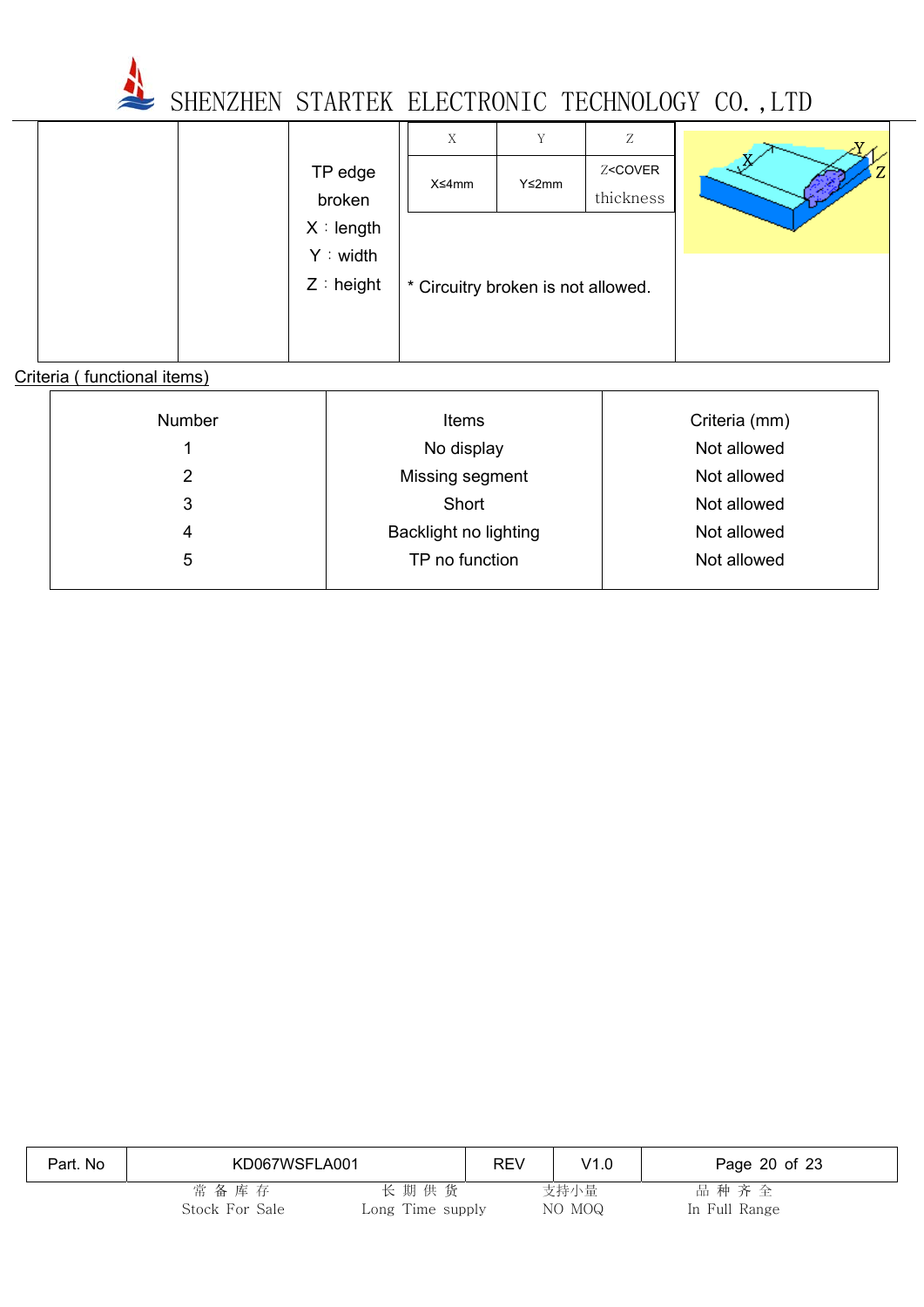## **8. Reliability Test Result**

| <b>Item</b>                       | <b>Condition</b>                                                 | <b>Inspection after test</b>     |
|-----------------------------------|------------------------------------------------------------------|----------------------------------|
| <b>High Temperature Operating</b> | 70℃,96H                                                          |                                  |
| Low Temperature Operating         | $-20^{\circ}$ C, 96HR                                            |                                  |
| <b>High Temperature Storage</b>   | 80°C, 96HR                                                       |                                  |
| Low Temperature Storage           | $-30^{\circ}$ C, 96HR                                            | Inspection after 2~4hours        |
| High Temperature & High           |                                                                  | storage at room temperature, the |
| <b>Humidity Operating</b>         | +60°C, 90% RH, 96 hours.                                         | sample shall be free from        |
| Thermal Shock (Non-               | $-20^{\circ}$ C,30 min $\leftrightarrow$ 70 $^{\circ}$ C,30 min, | defects:                         |
| operation)                        | Change time: 5min 20CYC.                                         | 1. Air bubble in the LCD;        |
|                                   | C=150pF, R=330,5points/panel                                     | 2.Non-display;                   |
| <b>ESD</b> test                   | Air:±8KV, 5times; Contact:±6KV, 5 times;                         | 3. Missing segments/line;        |
|                                   | (Environment: 15℃~35℃, 30%~60%).                                 | 4. Glass crack;                  |
|                                   | Frequency range:10~55Hz, Stroke:1.5mm                            | 5. Current IDD is twice higher   |
| Vibration (Non-operation)         | Sweep:10Hz~55Hz~10Hz 2 hours for each direction of               | than initial value.              |
|                                   | X.Y.Z. (6 hours for total) (Package condition).                  |                                  |
| <b>Box Drop Test</b>              | 1 Corner 3 Edges 6 faces, 80cm (MEDIUM BOX)                      |                                  |

Remark:

1.The test samples should be applied to only one test item.

2.Sample size for each test item is 5~10pcs.

3.For Damp Proof Test, Pure water(Resistance>10MΩ) should be used.

4.In case of malfunction defect caused by ESD damage, if it would be recovered to normal state after resetting, it would be

judged as a good part.

5.Failure Judgment Criterion: Basic Specification, Electrical Characteristic, Mechanical Characteristic, Optical Characteristic.

| Part. No | KD067WSFLA001  |                  | REV | V1.0   | Page 21 of 23 |
|----------|----------------|------------------|-----|--------|---------------|
|          | 常 备 库 存        | 长期供货             |     | 支持小量   | 品种齐全          |
|          | Stock For Sale | Long Time supply |     | NO MOQ | In Full Range |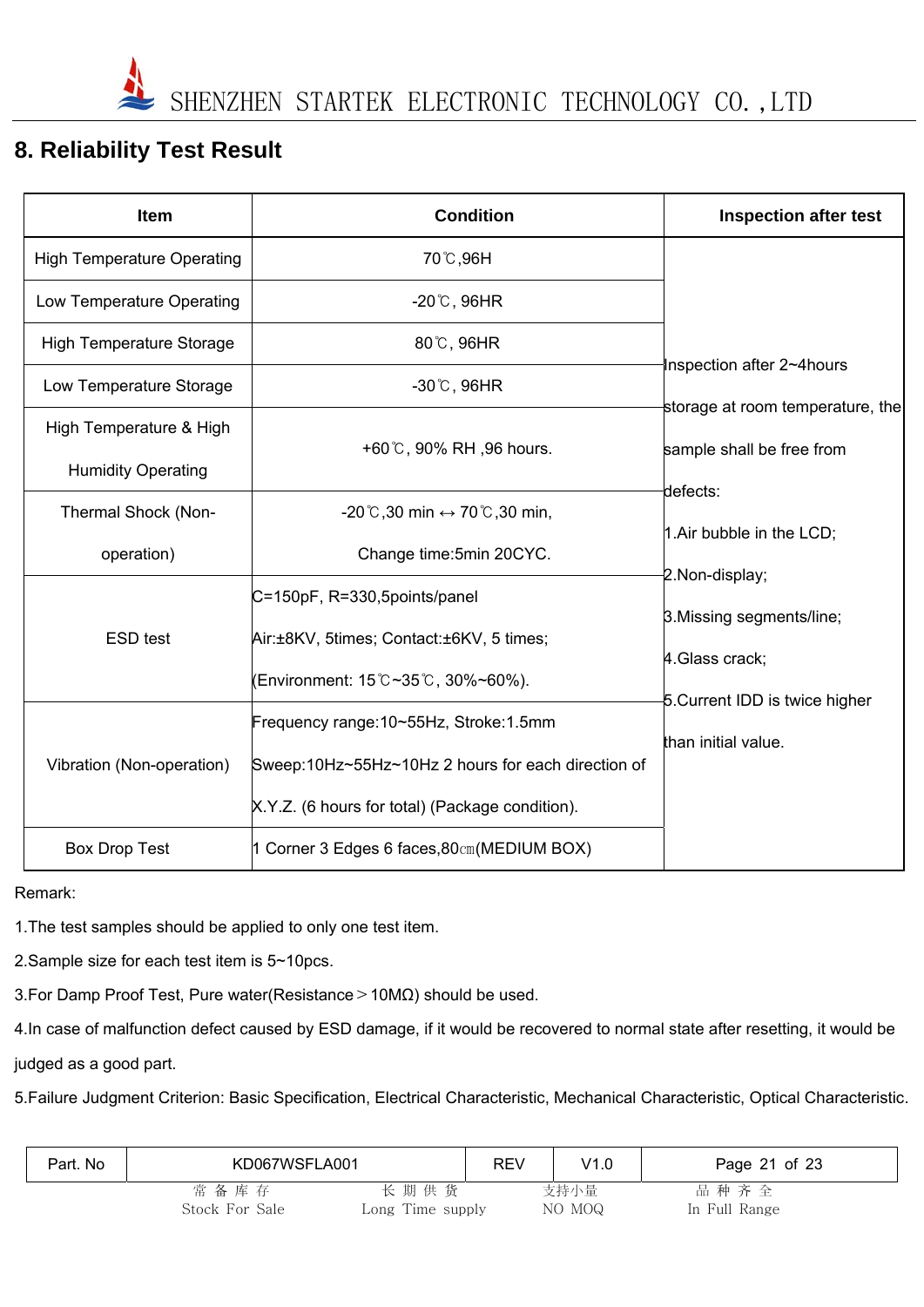

## **9. Cautions and Handling Precautions**

#### **9.1 Handling and Operating the Module**

(1) When the module is assembled, it should be attached to the system firmly.

Do not warp or twist the module during assembly work.

(2) Protect the module from physical shock or any force. In addition to damage, this may cause improper operation or damage to the module and back-light unit.

(3) Note that polarizer is very fragile and could be easily damaged. Do not press or scratch the surface.

(4) Do not allow drops of water or chemicals to remain on the display surface.

If you have the droplets for a long time, staining and discoloration may occur.

(5) If the surface of the polarizer is dirty, clean it using some absorbent cotton or soft cloth.

(6) The desirable cleaners are water, IPA (Isopropyl Alcohol) or Hexane.

Do not use ketene type materials (ex. Acetone), Ethyl alcohol, Toluene, Ethyl acid or Methyl chloride. It might permanent damage to the polarizer due to chemical reaction.

(7) If the liquid crystal material leaks from the panel, it should be kept away from the eyes or mouth. In case of contact with hands, legs, or clothes, it must be washed away thoroughly with soap.

(8) Protect the module from static; it may cause damage to the CMOS ICs.

(9) Use finger-stalls with soft gloves in order to keep display clean during the incoming inspection and assembly process.

(10) Do not disassemble the module.

(11) Protection film for polarizer on the module shall be slowly peeled off just before use so that the electrostatic charge can be minimized.

(12) Pins of I/F connector shall not be touched directly with bare hands.

(13) Do not connect, disconnect the module in the "Power ON" condition.

(14) Power supply should always be turned on/off by the item 6.1 Power On Sequence &6.2 Power Off Sequence

#### **9.2 Storage and Transportation.**

(1) Do not leave the panel in high temperature, and high humidity for a long time.

It is highly recommended to store the module with temperature from 0 to 35 ℃ and relative humidity of less than 70%

(2) Do not store the TFT-LCD module in direct sunlight.

(3) The module shall be stored in a dark place. When storing the modules for a long time, be sure to adopt effective measures for protecting the modules from strong ultraviolet radiation, sunlight, or fluorescent light.

(4) It is recommended that the modules should be stored under a condition where no condensation is allowed. Formation of dewdrops may cause an abnormal operation or a failure of the module.

In particular, the greatest possible care should be taken to prevent any module from being operated where condensation has occurred inside.

(5) This panel has its circuitry FPC on the bottom side and should be handled carefully in order not to be stressed.

| Part. No | KD067WSFLA001  |                  | <b>REV</b> | V1.0   | Page 22 of 23 |
|----------|----------------|------------------|------------|--------|---------------|
|          | 常备库存           | 长期供货             |            | 支持小量   | 品种齐全          |
|          | Stock For Sale | Long Time supply |            | NO MOQ | In Full Range |